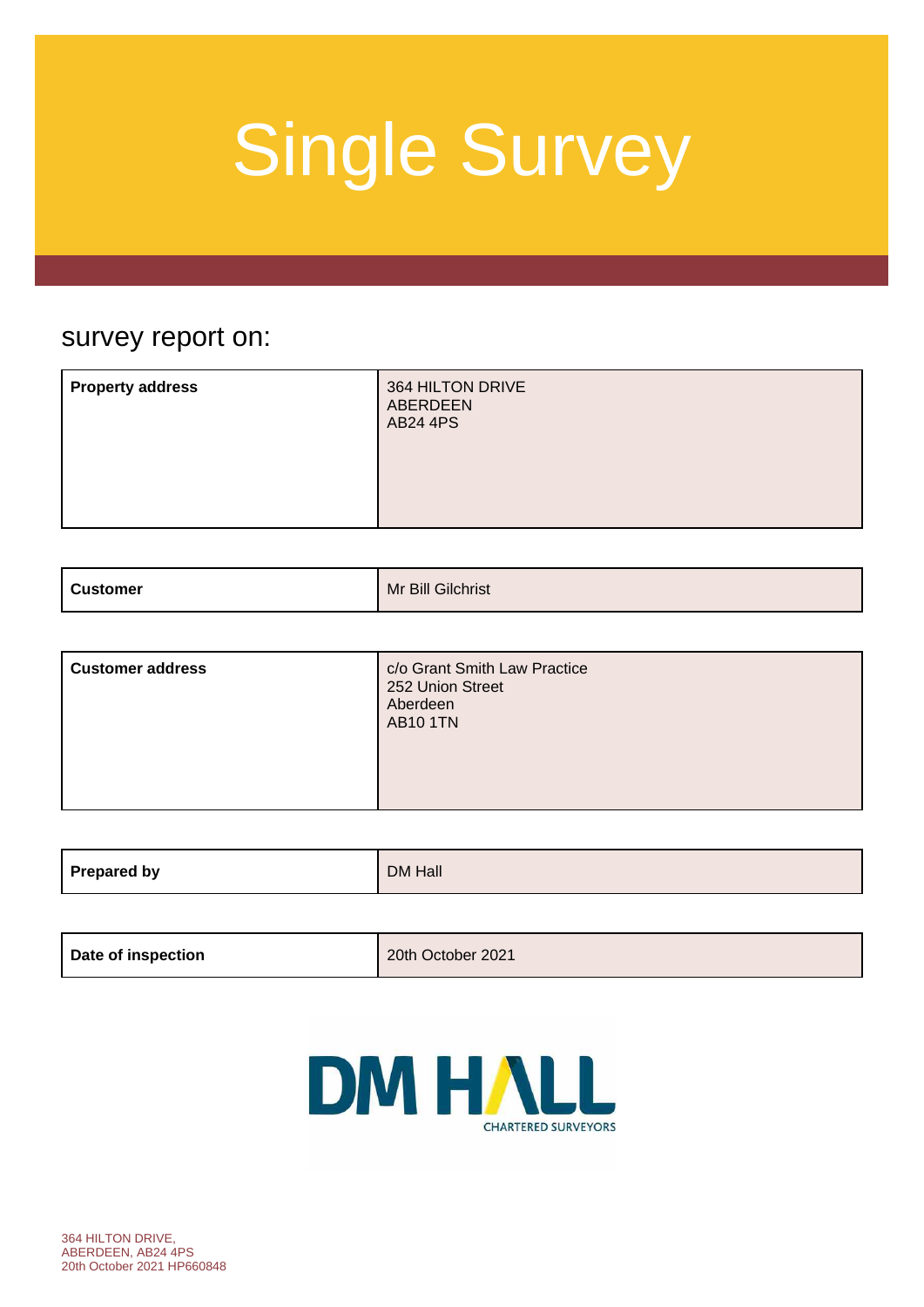### **PART 1 - GENERAL**

### **1.1 THE SURVEYORS**

The Seller has engaged the Surveyors to provide the Single Survey Report and a generic Mortgage Valuation Report for Lending Purposes. The Seller has also engaged the Surveyors to provide an Energy Report in the format prescribed by the accredited Energy Company.

The Surveyors are authorised to provide a transcript or retype of the generic Mortgage Valuation Report on to Lender specific pro-forma. Transcript reports are commonly requested by Brokers and Lenders. The transcript report will be in the format required by the Lender but will contain the same information, inspection date and valuation figure as the generic Mortgage Valuation Report and the Single Survey. The Surveyors will decline any transcript request which requires the provision of information additional to the information in the Report and the generic Mortgage Valuation Report until the Seller has conditionally accepted an offer to purchase made in writing.

Once the Seller has conditionally accepted an offer to purchase made in writing, the Purchaser's lender or conveyancer may request that the Surveyors provide general comment on standard appropriate supplementary documentation. In the event of a significant amount of documentation being provided to the Surveyors, an additional fee may be incurred by the Purchaser. Any additional fee will be agreed in writing.

If information is provided to the Surveyors during the conveyancing process which materially affects the valuation stated in the Report and generic Mortgage Valuation Report, the Surveyors reserve the right to reconsider the valuation. Where the Surveyors require to amend the valuation in consequence of such information, they will issue an amended Report and generic Mortgage Valuation Report to the Seller. It is the responsibility of the Seller to ensure that the amended Report and generic Mortgage Valuation Report are transmitted to every prospective Purchaser.

competent to survey, value and report upon Residential Property<sup>1</sup>. The individual Surveyor will be a member of the Royal Institution of Chartered Surveyors who is

If the Surveyors have had a previous business relationship within the past two years with the Seller or Sellers Agent or relative to the property, they will be obliged to indicate this by ticking the adjacent box.

The Surveyors have a written complaints handling procedure. This is available from the offices of the Surveyors at the address stated.

#### **THE REPORT 1.2**

The Surveyors will not provide an amended Report on the Property, except to correct factual inaccuracies.

The Report will identify the nature and source of information relied upon in its preparation.

The Surveyor shall provide a Market Value of the Property, unless the condition of the Property is such that it would be inappropriate to do so. A final decision on whether a loan will be granted rests with the Lender who may impose retentions in line with their lending criteria. The date of condition and value of the property will be the date of inspection.

To date, Purchasers have normally obtained their own report from their chosen Surveyor. By contrast, a Single Survey is instructed by the Seller and made available to all potential Purchasers in the expectation that the successful Purchaser will have relied upon it. The Royal Institution of Chartered Surveyors rules require disclosure of any potential conflict of interest when acting for the Seller and the Purchaser in the same transaction. The Single Survey may give rise to a conflict of interest and if this is of concern to any party they are advised to seek their own independent advice.

 $\checkmark$ 

<sup>&</sup>lt;sup>1</sup> Which shall be in accordance with the current RICS Valuation Standards (The Red Book) and RICS Rules of Conduct.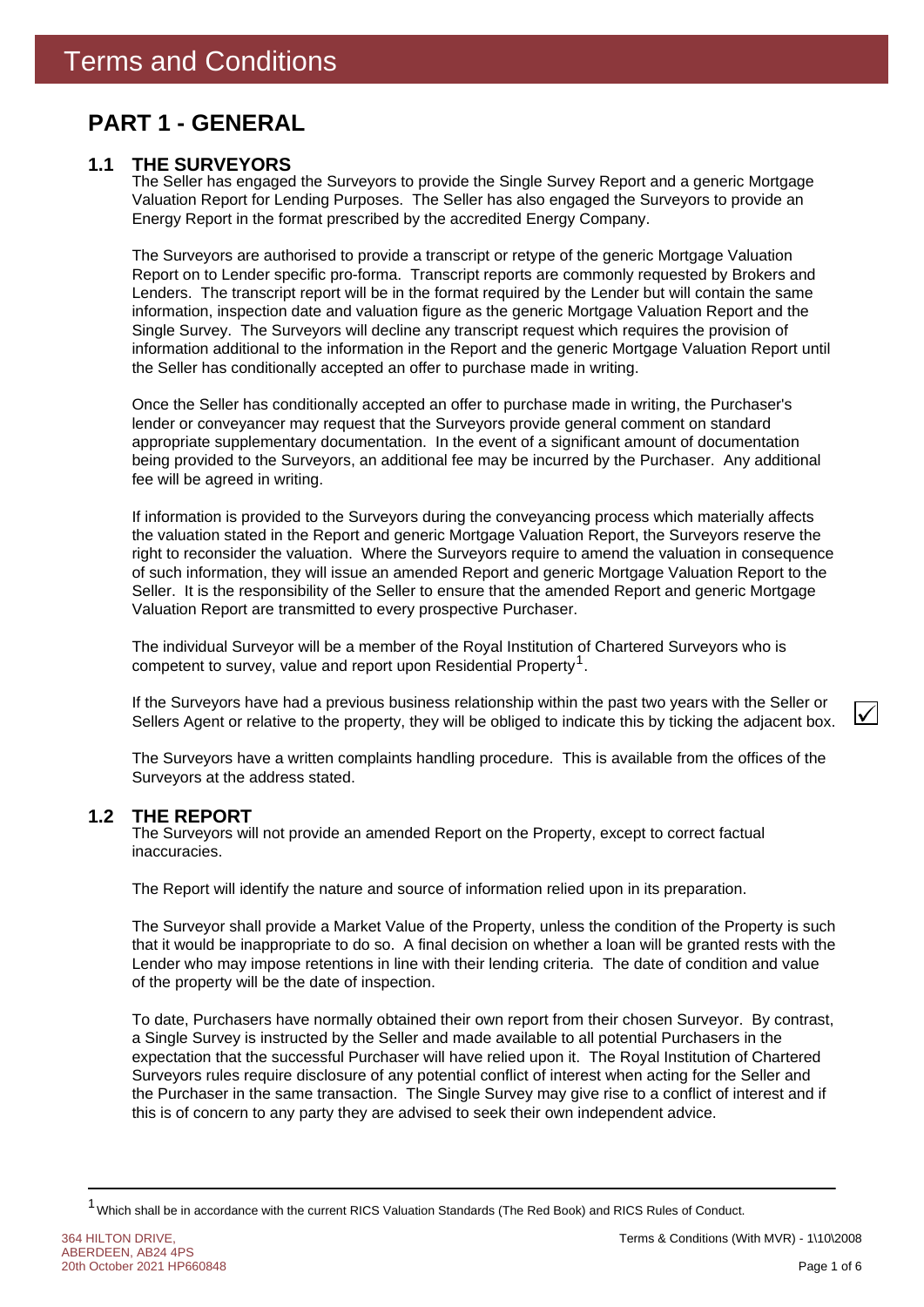The Report and any expressions or assessments in it are not intended as advice to the Seller or Purchaser or any other person in relation to an asking price or any other sales or marketing decisions. The Report is based solely on the Property and is not to be relied upon in any manner whatsoever when considering the valuation or condition of any other property.

If certain minor matters are mentioned in the Report it should not be assumed that the Property is free of other minor defects.

Neither the whole nor any part of the Report may be published in any way, reproduced or distributed by any party other than the Seller, prospective purchasers and the Purchaser and their respective professional advisers without the prior written consent of the Surveyors.

#### **1.3 LIABILITY**

The Report is prepared with the skill and care reasonably to be expected of a competent residential surveyor who is a member of the Royal Institution of Chartered Surveyors.

The Report is addressed to the Seller and was prepared in the expectation that it (or a complete copy) along with these Terms and Conditions (or a complete copy) would (or, as the case might be, would have been) be disclosed and delivered to:-

- the Seller;
- any person(s) noting an interest in purchasing the Property from the Seller;
- any person(s) who make(s) (or on whose behalf is made) an offer to purchase the Property, whether or not that offer is accepted by the Seller;
- the Purchaser; and
- the professional advisers of any of these.

The Surveyors acknowledge that their duty of skill and care in relation to the Report is owed to the Seller and to the Purchaser. The Surveyors accept no responsibility or liability whatsoever in relation to the Report to persons other than the Seller and the Purchaser. The Seller and Purchaser should be aware that if a Lender seeks to rely on this Report they do so at their own risk. In particular, the Surveyors accept no responsibility or liability whatsoever to any Lender in relation to the Report. Any such Lender relies upon the Report entirely at their own risk.

#### **GENERIC MORTGAGE VALUATION REPORT 1.4**

The Surveyors undertake to the Seller that they will prepare a generic Mortgage Valuation Report, which will be issued along with the Single Survey. It is the responsibility of the Seller to ensure that the generic Mortgage Valuation Report is provided to every potential Purchaser.

#### **TRANSCRIPT MORTGAGE VALUATION FOR LENDING PURPOSES 1.5**

provided is entirely a matter for the Lender. The Transcript Mortgage Valuation Report<sup>2</sup> will be from The Surveyors undertake that on being asked to do so by a prospective purchaser, or his/her professional advisor or Lender, they will prepare a Transcript Mortgage Valuation Report for Lending Purposes on terms and conditions to be agreed between the Surveyors and Lender and solely for the use of the Lender and upon which the Lender may rely. The decision as to whether finance will be information contained in the Report and the generic Mortgage Valuation Report.

<sup>2</sup>Which shall be in accordance with the current RICS Valuation Standards (The Red Book) and RICS Rules of Conduct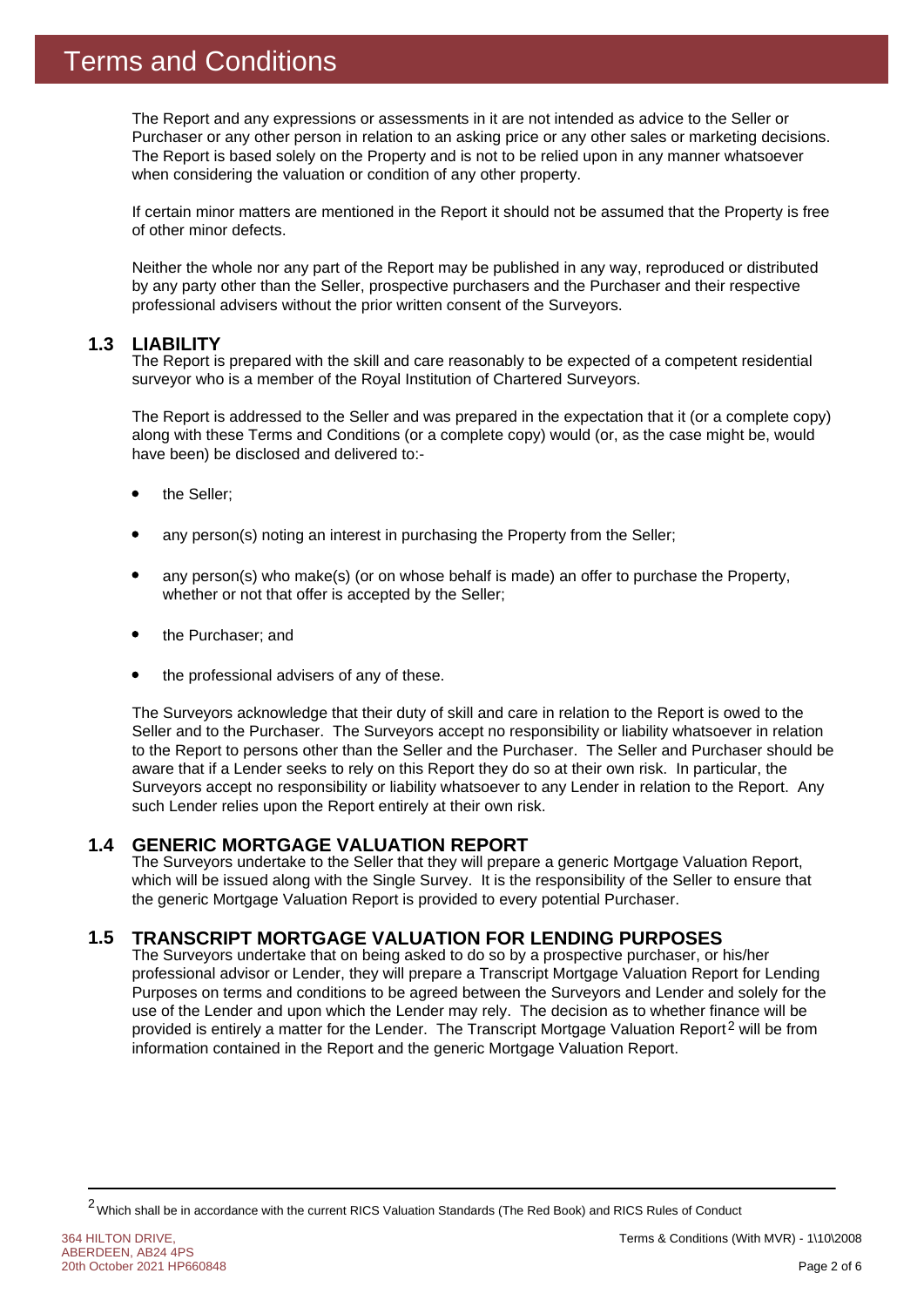### **1.6 INTELLECTUAL PROPERTY**

All intellectual property rights whatsoever (including copyright) in and to the Report, excluding the headings and rubrics, are the exclusive property of the Surveyors and shall remain their exclusive property unless they assign the same to any other party in writing.

#### **PAYMENT 1.7**

The Surveyors are entitled to refrain from delivering the Report to anyone until the fee and other charges for it notified to the Seller have been paid. Additional fees will be charged for subsequent inspections and Reports.

#### **CANCELLATION 1.8**

The Seller will be entitled to cancel the inspection by notifying the Surveyor's office at any time before the day of the inspection.

The Surveyor will be entitled not to proceed with the inspection (and will so report promptly to the Seller) if after arriving at the property, the Surveyor concludes that it is of a type of construction of which the surveyor has insufficient specialist knowledge to be able to provide the inspection satisfactorily. The Surveyor will also be entitled not to proceed if after arriving at the property, the surveyor concludes that the property is exempt under Part 3 of The Housing (Scotland) Act 2006 as detailed in the (Prescribed Documents) Regulations 2008. If there is a potential threat to their health or personal safety, the inspection may be postponed or cancelled, at the Surveyor's discretion.

In the case of cancellation or the inspection not proceeding, the Surveyor will refund any fees paid by the Seller for the inspection and Report, except for expenses reasonably incurred and any fee due in light of the final paragraph of this section.

In the case of cancellation by the Seller, for whatever reason, after the inspection has taken place but before a written report is issued, the Surveyor will be entitled to raise an Invoice equivalent to 80% of the agreed fee.

### **PRECEDENCE 1.9**

If there is any incompatibility between these Terms and Conditions and the Report, these Terms and Conditions take precedence.

### **1.10 DEFINITIONS**

- the "Lender" is the party who has provided or intends or proposes to provide financial assistance to the Purchaser towards the purchase of the Property and in whose favour a standard security will be granted over the Property;
- the "Transcript Mortgage Valuation Report for Lending Purposes" means a separate report, prepared by the Surveyor, prepared from information in the Report and the generic Mortgage Valuation Report, but in a style and format required by the Lender. The Transcript Mortgage Valuation Report for Lending Purposes will be prepared with the skill and care reasonably to be expected from a surveyor who is a member of the Royal Institution of Chartered Surveyors and who is competent to survey, value and report on the Property;
- the "Generic Mortgage Valuation Report" means a separate report, prepared by the Surveyor from information in the Report but in the Surveyor's own format;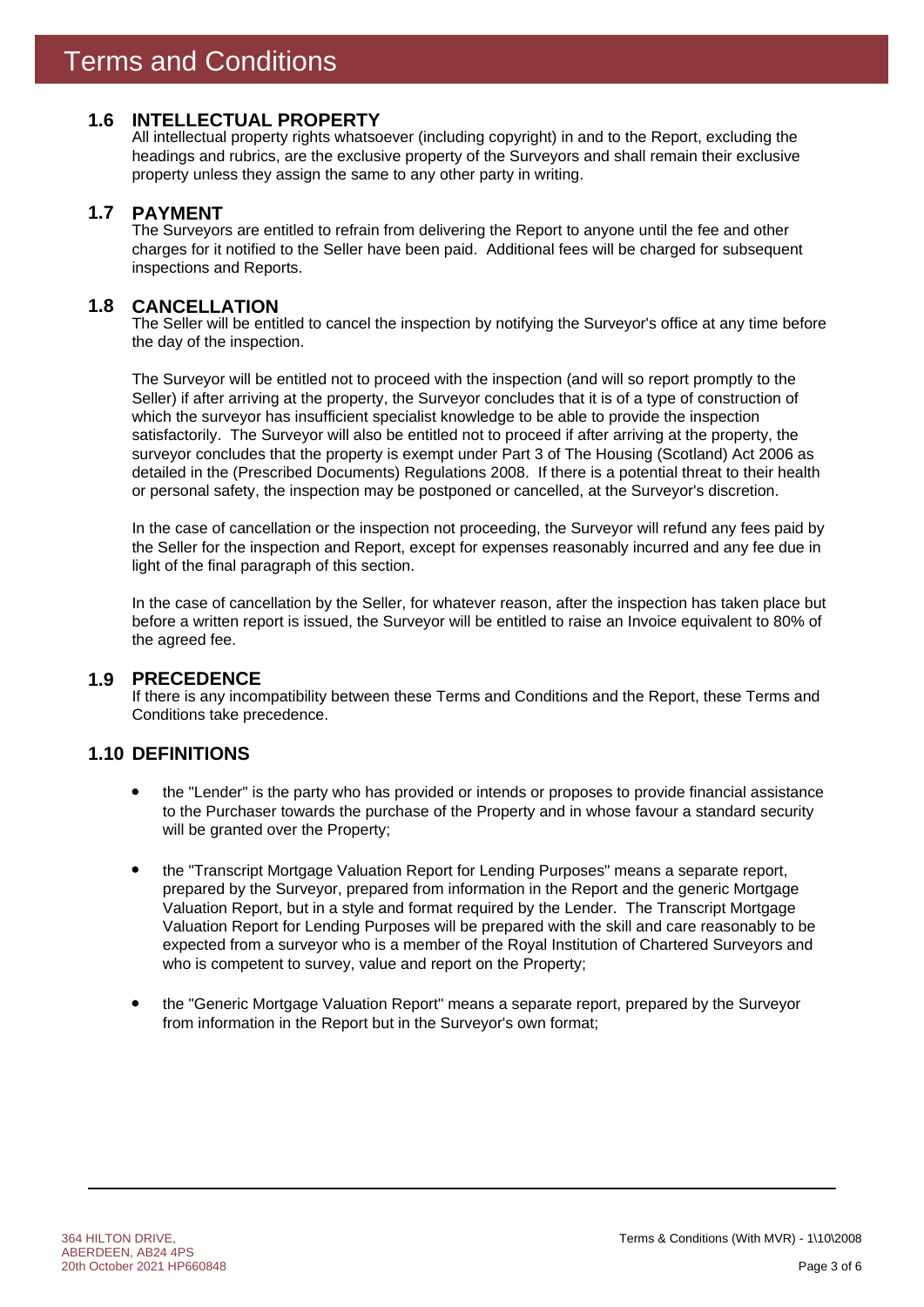- the "Market Value" is the estimated amount for which a property should exchange on the date of valuation between a willing buyer and a willing seller in an arm's-length transaction after proper marketing wherein the parties had each acted knowledgeably, prudently and without compulsion;
- the "Property" is the property which forms the subject of the Report;
- the "Purchaser" is the person (or persons) who enters into a contract to buy the Property from the Seller;
- a "prospective Purchaser" is anyone considering buying the Property;
- the "Report" is the report, of the kind described in Part 2 of these Terms and Conditions and in the form set out in part 1 of Schedule 1 of the Housing (Scotland) Act 2006 (Prescribed Documents) Regulations 2008;
- the "Seller" is/are the proprietor(s) of the Property;
- the "Surveyor" is the author of the Report on the Property; and
- the "Surveyors" are the firm or company of which the Surveyor is an employee, director, member or partner (unless the Surveyor is not an employee, director, member or partner, when the "Surveyors" means the Surveyor) whose details are set out at the head of the Report.
- the "Energy Report" is the advice given by the accredited Energy Company, based on information collected by the Surveyor during the Inspection, and also includes an Energy Performance Certificate, in a Government approved format.

### **PART 2 - DESCRIPTION OF THE REPORT**

#### **THE SERVICE 2.1**

The Single Survey is a Report by an independent Surveyor, prepared in an objective way regarding the condition and value of the Property on the day of the inspection, and who is a member of the Royal Institution of Chartered Surveyors. It includes an Energy Report as required by Statute and this is in the format of the accredited Energy Company. In addition, the Surveyor has agreed to supply a generic Mortgage Valuation Report.

### **THE INSPECTION 2.2**

The Inspection is a general surface examination of those parts of the Property which are accessible: in other words, visible and readily available for examination from ground and floor levels, without risk of causing damage to the Property or injury to the Surveyor.

All references to visual inspection refer to an inspection from within the property at floor level and from ground level within the site and adjoining public areas, without the need to move any obstructions. Any references to left or right are taken facing the front of the property.

The Inspection is carried out with the Seller's permission, without causing damage to the building or contents. Furniture, stored items and insulation are not moved.

Unless identified in the report the Surveyor will assume that no harmful or hazardous materials have been used in the construction. The presence or possible consequences of any site contamination will not be researched.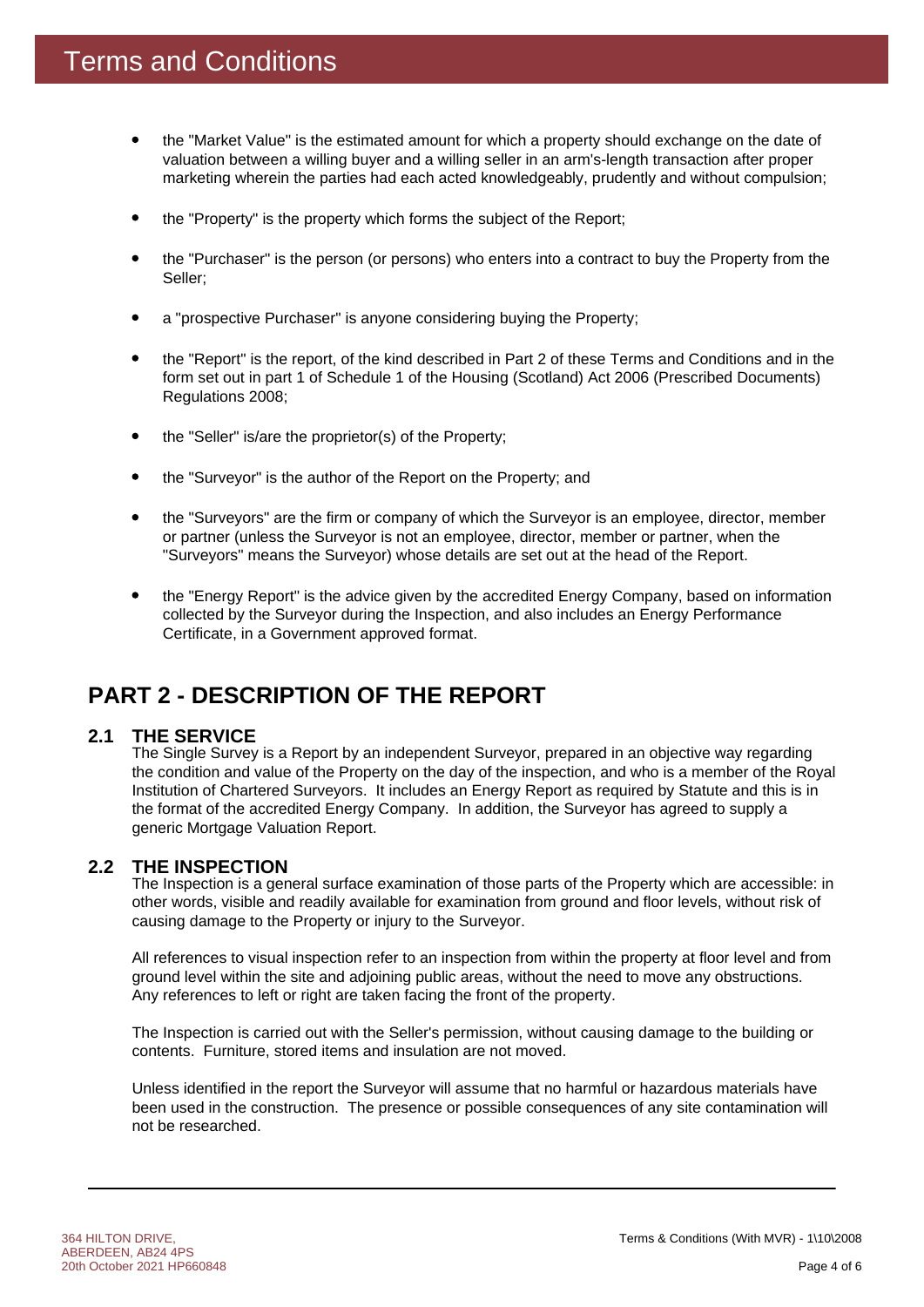The Surveyor will not carry out an asbestos inspection, and will not be acting as an asbestos inspector in completing a Single Survey of properties that may fall within the Control of Asbestos in the Workplace Regulations. In the case of flats it will be assumed that there is a duty holder, as defined in the Regulations and that a Register of Asbestos and effective Management Plan is in place, which does not require any expenditure, or pose a significant risk to health. No enquiry of the duty holder will be made.

#### **THE REPORT 2.3**

The Report will be prepared by the Surveyor who carried out the property inspection and will describe various aspects of the property as defined by the headings of the Single Survey report with the comments being general and unbiased. The report on the location, style and condition of the property, will be concise and will be restricted to matters that could have a material effect upon value and will omit items that, in the Surveyor's opinion, are not significant. If certain minor matters are mentioned, it should not be interpreted that the property is free of any other minor defects.

Throughout the report, the following repair categories will be used to give an overall opinion of the state of repair and condition of the property.

- 1. Category 3: Urgent repairs or replacement are needed now. Failure to deal with them may cause problems to other parts of the property or cause a safety hazard. Estimates for repairs or replacement are needed now.
- 2. Category 2: Repairs or replacement requiring future attention, but estimates are still advised.
- 3. Category 1: No immediate action or repair is needed.

### **WARNING:**

If left unattended, even for a relatively short period, Category 2 repairs can rapidly develop into more serious Category 3 repairs. The existence of Category 2 or Category 3 repairs may have an adverse effect on marketability, value and the sale price ultimately achieved for the property. This is particularly true during slow market conditions when the effect can be considerable.

Parts of the property, which cannot be seen or accessed, will not be reported upon and this will be stated. If the Surveyor suspects that a defect may exist within an unexposed area and which could have a material effect upon the value, he may recommend further investigation by specialist contractors.

### 2.4 SERVICES

Surveyors are not equipped or qualified to test the services and therefore no comment can be interpreted as implying that the design, installation and function of the services are in accordance/compliance with regulations, safety and efficiency expectations. However, comment is made where there is cause to suspect significant defects or shortcomings with the installations. No tests are made of any services or appliances.

### **ACCESSIBILITY 2.5**

A section is included to help identify the basic information interested parties need to know to decide whether to view a property.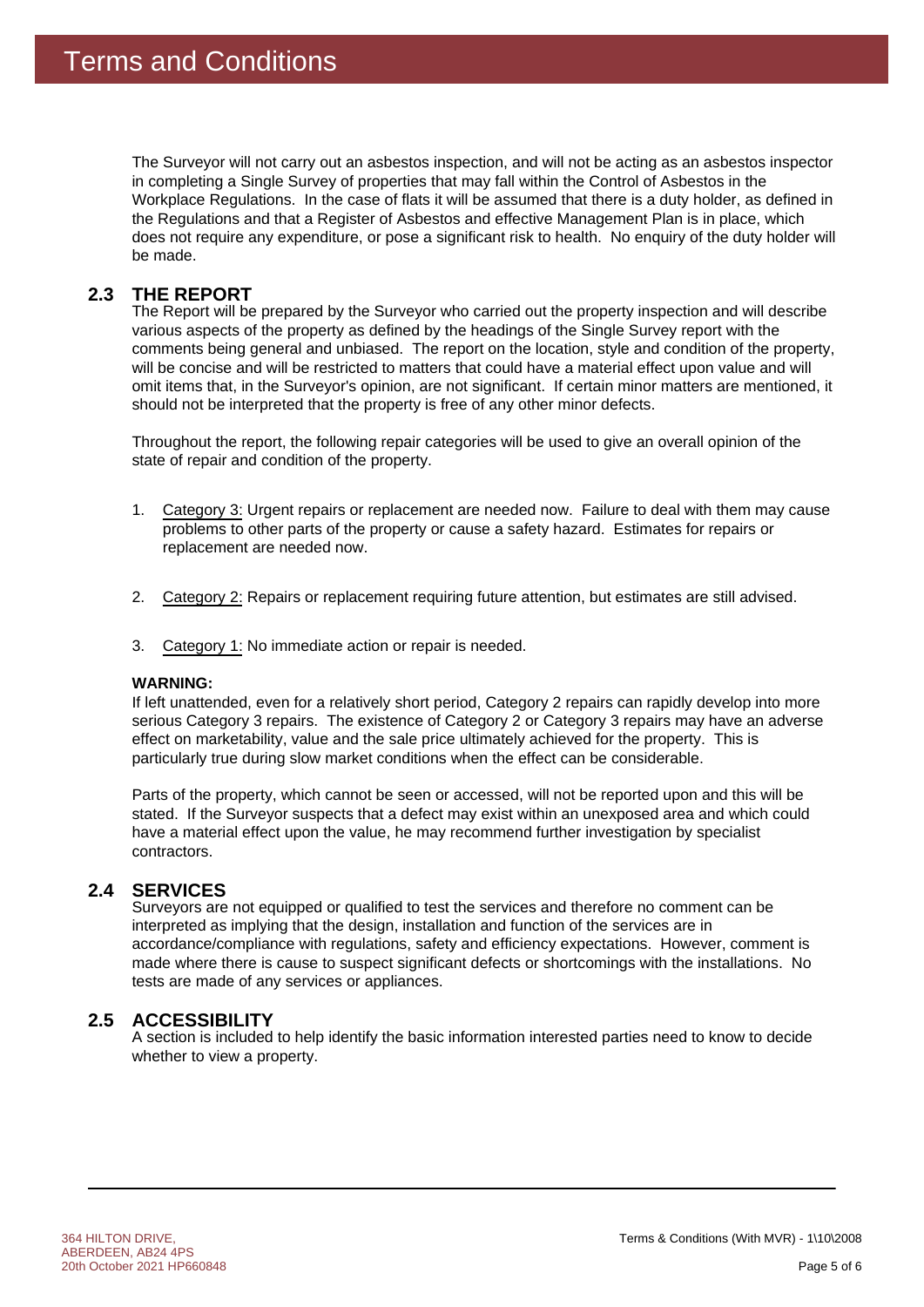### **ENERGY REPORT 2.6**

A section is included that makes provision for an Energy Report, relative to the property. The Surveyor will collect physical data from the property and provide such data in a format required by an accredited Energy Company. The Surveyor cannot of course accept liability for any advice given by the Energy Company.

#### **VALUATION AND CONVEYANCER ISSUES 2.7**

The last section of the Report contains matters considered relevant to the Conveyancer (Solicitor). It also contains the Surveyor's opinion both of the market value of the property and of the re-instatement cost, as defined below.

"Market Value" is the estimated amount for which a property should exchange on the date of valuation between a willing buyer and a willing seller in an arm's-length transaction after proper marketing wherein the parties had each acted knowledgeably, prudently and without compulsion. In arriving at the opinion of the Market Value, the Surveyor also makes various standard assumptions covering, for example, vacant possession; tenure and other legal considerations; contamination and hazardous materials; the condition of un-inspected parts; the right to use mains services; and the exclusion of curtains, carpets etc. from the valuation. In the case of flats, the following further assumptions are made that:

- There are rights of access and exit over all communal roadways, corridors, stairways etc. and to use communal grounds, parking areas, and other facilities;
- There are no particularly troublesome or unusual legal restrictions;
- There is no current dispute between the occupiers of the flats or any outstanding claims or losses; and the costs of repairs to the building are shared among the co-proprietors on an equitable basis.

Any additional assumption, or any found not to apply, is reported.

"Re-instatement cost" is an estimate for insurance purposes of the current cost of rebuilding the Property in its present form unless otherwise stated. This includes the cost of rebuilding the garage and permanent outbuildings, site clearance and professional fees, but excludes VAT (except on the fees).

Sellers or prospective Purchasers may consider it prudent to instruct a reinspection and revaluation after a period of 12 weeks (or sooner if appropriate) to reflect changing circumstances in the market and/or in the physical condition of the Property.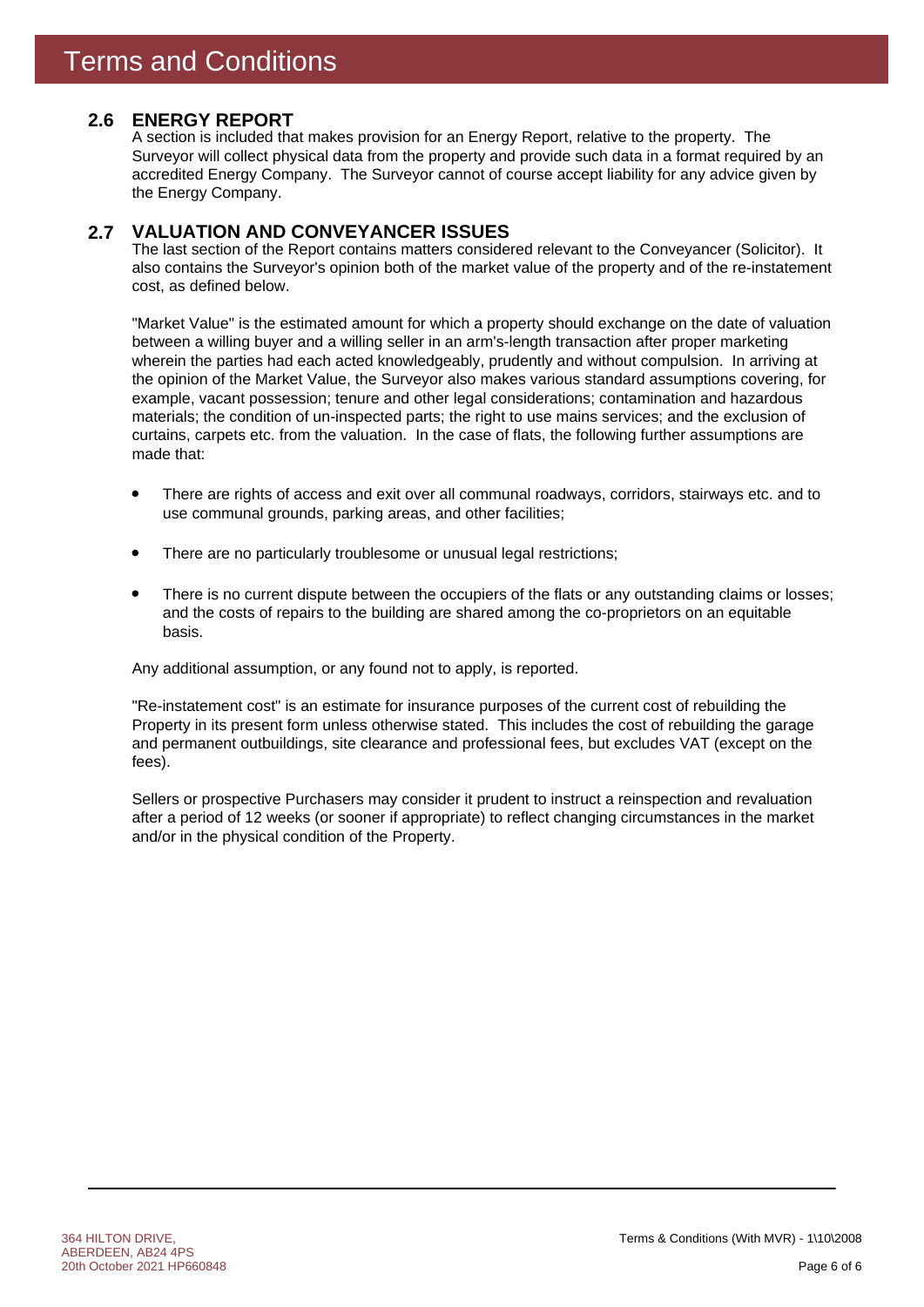г

### **1. Information and scope of inspection**

This section tells you about the type, accommodation, neighbourhood, age and construction of the property. It also tells you about the extent of the inspection and highlights anything that the surveyor could not inspect.

All references to visual inspection refer to an inspection from within the property without moving any obstructions and externally from ground level within the site and adjoining public areas. Any references to left or right in a description of the exterior of the property refer to the view of someone standing facing that part of the property from the outside.

The inspection is carried out without causing damage to the building or its contents and without endangering the occupiers or the surveyor. Heavy furniture, stored items and insulation are not moved. Unless identified in the report the surveyor will assume that no harmful or hazardous materials or techniques have been used in the construction. The presence or possible consequences of any site contamination will not be researched.

Services such as TV/cable connection, internet connection, swimming pools and other leisure facilities etc. will not be inspected or reported on.

| <b>Description</b>                          | Purpose-built, self-contained ground floor flat in a two storey<br>detached block containing four flats in total.                                                                                                |
|---------------------------------------------|------------------------------------------------------------------------------------------------------------------------------------------------------------------------------------------------------------------|
| <b>Accommodation</b>                        | Hall, Living Room with Kitchen off, 2 Bedrooms and Bathroom.                                                                                                                                                     |
| Gross internal floor area (m <sup>2</sup> ) | 55 sq m.                                                                                                                                                                                                         |
| <b>Neighbourhood and location</b>           | The property forms part of a public sector residential housing estate<br>in the Hilton area of Aberdeen, to the north-west of the city centre.<br>Locally, all necessary facilities and amenities are available. |
| Age                                         | 85 years.                                                                                                                                                                                                        |
| Weather                                     | Dry and bright.                                                                                                                                                                                                  |
| <b>Chimney stacks</b>                       | Visually inspected with the aid of binoculars where                                                                                                                                                              |
|                                             | appropriate.                                                                                                                                                                                                     |
|                                             | There are rendered brick chimney stacks with clay chimney pots<br>and metal flashings.                                                                                                                           |
|                                             |                                                                                                                                                                                                                  |
|                                             |                                                                                                                                                                                                                  |
| Roofing including roof space                | Sloping roofs were visually inspected with the aid of<br>binoculars where appropriate.                                                                                                                           |
|                                             | Roof spaces were visually inspected and were entered where<br>there was safe and reasonable access, normally defined as<br>being from a 3m ladder within the property.                                           |
|                                             | If this is not possible, then physical access to the roof space<br>may be taken by other means if the Surveyor deems it safe and<br>reasonable to do so.                                                         |
|                                             | The roof is of a pitched timber rafter design, clad with slates. There<br>are clay ridge tiles.                                                                                                                  |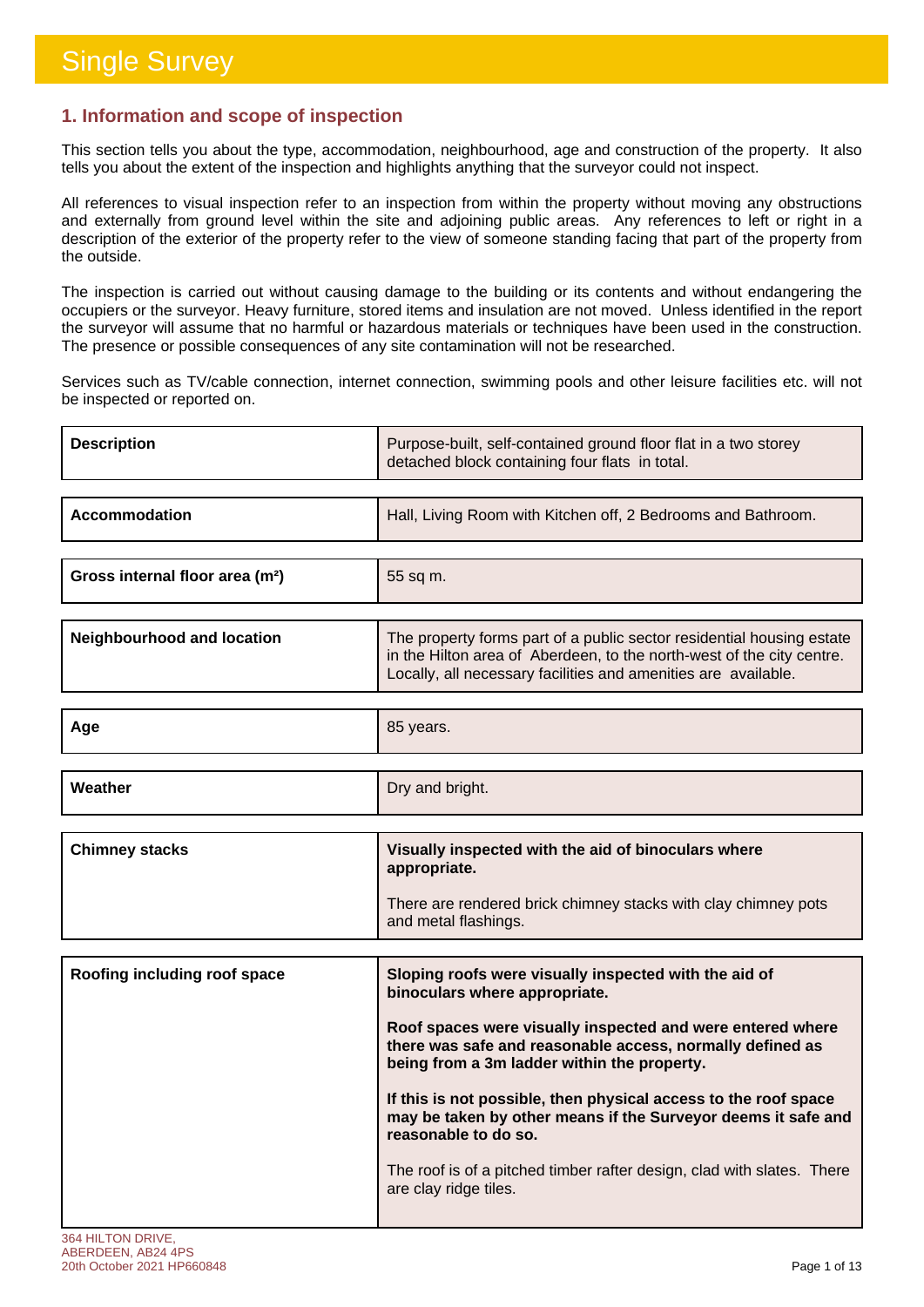|                                     | The roof space could not be inspected.                                                                                                             |
|-------------------------------------|----------------------------------------------------------------------------------------------------------------------------------------------------|
|                                     |                                                                                                                                                    |
| <b>Rainwater fittings</b>           | Visually inspected with the aid of binoculars where<br>appropriate.                                                                                |
|                                     | Gutters and downpipes are formed in metal sections.                                                                                                |
|                                     |                                                                                                                                                    |
| <b>Main walls</b>                   | Visually inspected with the aid of binoculars where<br>appropriate.                                                                                |
|                                     | Foundations and concealed parts were not exposed or<br>inspected.                                                                                  |
|                                     | The walls appear to be of traditional cavity brick construction,<br>rendered externally. There are some facing brick features and<br>base courses. |
|                                     |                                                                                                                                                    |
| Windows, external doors and joinery | Internal and external doors were opened and closed where<br>keys were available.                                                                   |
|                                     | Random windows were opened and closed where possible.                                                                                              |
|                                     | Doors and windows were not forced open.                                                                                                            |
|                                     | The entrance door is of PVC panel construction. The windows are                                                                                    |

| <b>External decorations</b> | <b>Visually inspected.</b>                    |
|-----------------------------|-----------------------------------------------|
|                             | There is a masonry paint finish to the walls. |

units.

of PVC casement design equipped with double glazed sealed

| <b>Conservatories / porches</b>           | None.          |
|-------------------------------------------|----------------|
|                                           |                |
| <b>Communal areas</b>                     | None.          |
|                                           |                |
| <b>Garages and permanent outbuildings</b> | None apparent. |

| <b>Outside areas and boundaries</b> | <b>Visually inspected.</b>                                                                                                                                                                                                                |
|-------------------------------------|-------------------------------------------------------------------------------------------------------------------------------------------------------------------------------------------------------------------------------------------|
|                                     | The property occupies a large rectangular site which appears to be<br>divided into exclusive area pertaining to each flat as well as a<br>shared drying green to the rear. Site boundaries comprise timber<br>fencing and metal railings. |
|                                     |                                                                                                                                                                                                                                           |
|                                     |                                                                                                                                                                                                                                           |

| Ceilings | Visually inspected from floor level.                                                                          |
|----------|---------------------------------------------------------------------------------------------------------------|
|          | The ceilings are lined in plaster and lath or plasterboard. There are<br>PVC ceiling linings to the bathroom. |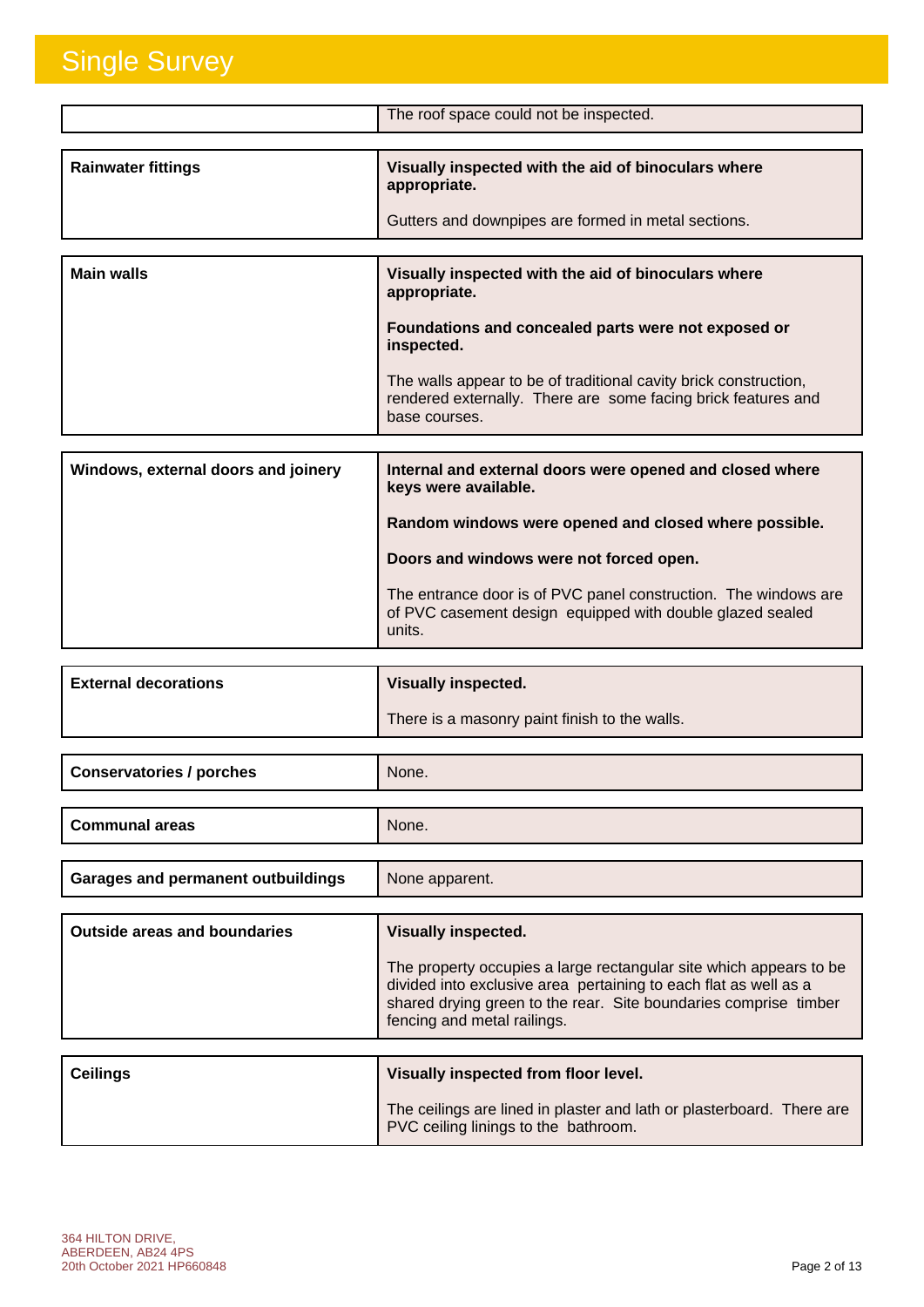| Internal walls | Visually inspected from floor level.                                                                                                                              |
|----------------|-------------------------------------------------------------------------------------------------------------------------------------------------------------------|
|                | Using a moisture meter, walls were randomly tested for<br>dampness where considered appropriate.                                                                  |
|                | The walls are mostly plastered on the hard although there are some<br>plaster and lath partitions. There are some waterproof laminate<br>linings to the bathroom. |

| <b>Floors including sub floors</b> | Surfaces of exposed floors were visually inspected. No<br>carpets or floor coverings were lifted.                                                                                                                                                                                                                                                            |
|------------------------------------|--------------------------------------------------------------------------------------------------------------------------------------------------------------------------------------------------------------------------------------------------------------------------------------------------------------------------------------------------------------|
|                                    | Sub-floor areas were inspected only to the extent visible from<br>a readily accessible and unfixed hatch by way of an inverted<br>"head and shoulders" inspection at the access point.                                                                                                                                                                       |
|                                    | Physical access to the sub floor area may be taken if the<br>Surveyor deems it is safe and reasonable to do so, and subject<br>to a minimum clearance of 1m between the underside of floor<br>joists and the solum as determined from the access hatch.                                                                                                      |
|                                    | The floors are mostly of suspended timber construction with tongue<br>and groove timber floorboards. There appears to be a concrete<br>slab floor to the kitchen. A limited sub-floor inspection was<br>possible via the floor hatch at the front door. The external sub-floor<br>door to the rear of the property was padlocked and could not be<br>opened. |

| Internal joinery and kitchen fittings | Built-in cupboards were looked into but no stored items were<br>moved.                                                                                                                                               |
|---------------------------------------|----------------------------------------------------------------------------------------------------------------------------------------------------------------------------------------------------------------------|
|                                       | Kitchen units were visually inspected excluding appliances.                                                                                                                                                          |
|                                       | The internal doors are of a painted timber panel design. There are<br>fitted sliding door wardrobes in the rear bedroom.                                                                                             |
|                                       | The kitchen has a wide range of modern wall and base units with<br>white laminate doors. The installation incorporates a fitted hob,<br>oven, extractor hood, microwave oven, washing machine and<br>fridge-freezer. |

| <b>Chimney breasts and fireplaces</b> | <b>Visually inspected.</b>                           |
|---------------------------------------|------------------------------------------------------|
|                                       | No testing of the flues or fittings was carried out. |
|                                       | Removed and plasterboarded over.                     |
|                                       |                                                      |

| Internal decorations | <b>Visually inspected.</b>    |
|----------------------|-------------------------------|
|                      | Wallpaper and paint finishes. |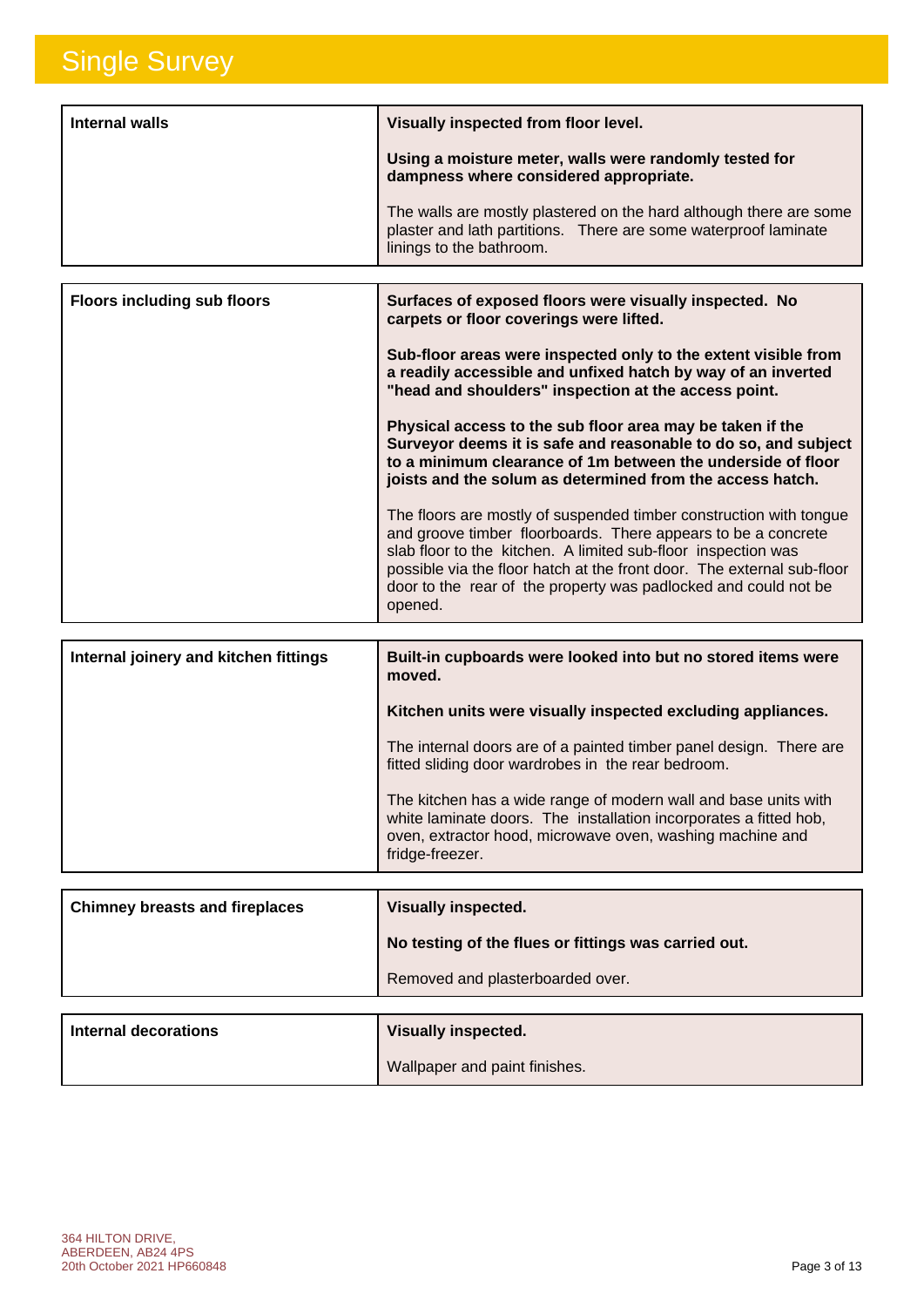| <b>Cellars</b> | Visually inspected where there was a safe and purpose-built<br>access. |
|----------------|------------------------------------------------------------------------|
|                | No access to the cellar at the rear due to locked door.                |

| <b>Electricity</b> | Accessible parts of the wiring were visually inspected without<br>removing fittings. No tests whatsoever were carried out to the<br>system or appliances. Visual inspection does not assess any<br>services to make sure they work properly and efficiently and<br>meet modern standards. If any services are turned off, the<br>surveyor will state that in the report and will not turn them on. |
|--------------------|----------------------------------------------------------------------------------------------------------------------------------------------------------------------------------------------------------------------------------------------------------------------------------------------------------------------------------------------------------------------------------------------------|
|                    | A mains electricity supply is connected. The circuit-breaker<br>distribution board and meter are located in the front bedroom<br>alcove.                                                                                                                                                                                                                                                           |

| Gas | Accessible parts of the system were visually inspected without<br>removing fittings. No tests whatsoever were carried out to the<br>system or appliances. Visual inspection does not assess any<br>services to make sure they work properly and efficiently and<br>meet modern standards. If any services are turned off, the<br>surveyor will state that in the report and will not turn them on. |
|-----|----------------------------------------------------------------------------------------------------------------------------------------------------------------------------------------------------------------------------------------------------------------------------------------------------------------------------------------------------------------------------------------------------|
|     | A mains gas supply is connected and the meter is located<br>externally.                                                                                                                                                                                                                                                                                                                            |

| Water, plumbing, bathroom fittings | Visual inspection of the accessible pipework, water tanks,<br>cylinders and fittings without removing any insulation.                                                               |
|------------------------------------|-------------------------------------------------------------------------------------------------------------------------------------------------------------------------------------|
|                                    | No tests whatsoever were carried out to the system or<br>appliances.                                                                                                                |
|                                    | A mains water supply is connected. The plumbing system, where<br>visible, is formed in plastic and copper pipework. There appears to<br>be a mains stopcock below the kitchen sink. |
|                                    | The bathroom has a modern white suite comprising a<br>concealed-cistern WC, a vanity unit wash- hand basin and a low<br>panel bath with a mixer shower above.                       |
|                                    |                                                                                                                                                                                     |
| <b>Heating and hot water</b>       | Accessible parts of the system were visually inspected apart<br>from communal systems, which were not inspected.                                                                    |

| from communal systems, which were not inspected.                                                                                                                              |
|-------------------------------------------------------------------------------------------------------------------------------------------------------------------------------|
| No tests whatsoever were carried out to the system or<br>appliances.                                                                                                          |
| A modern gas-fired Glow-Worm condensing combi boiler is located<br>in the kitchen. The boiler serves a series of radiators and also<br>provides domestic hot water on demand. |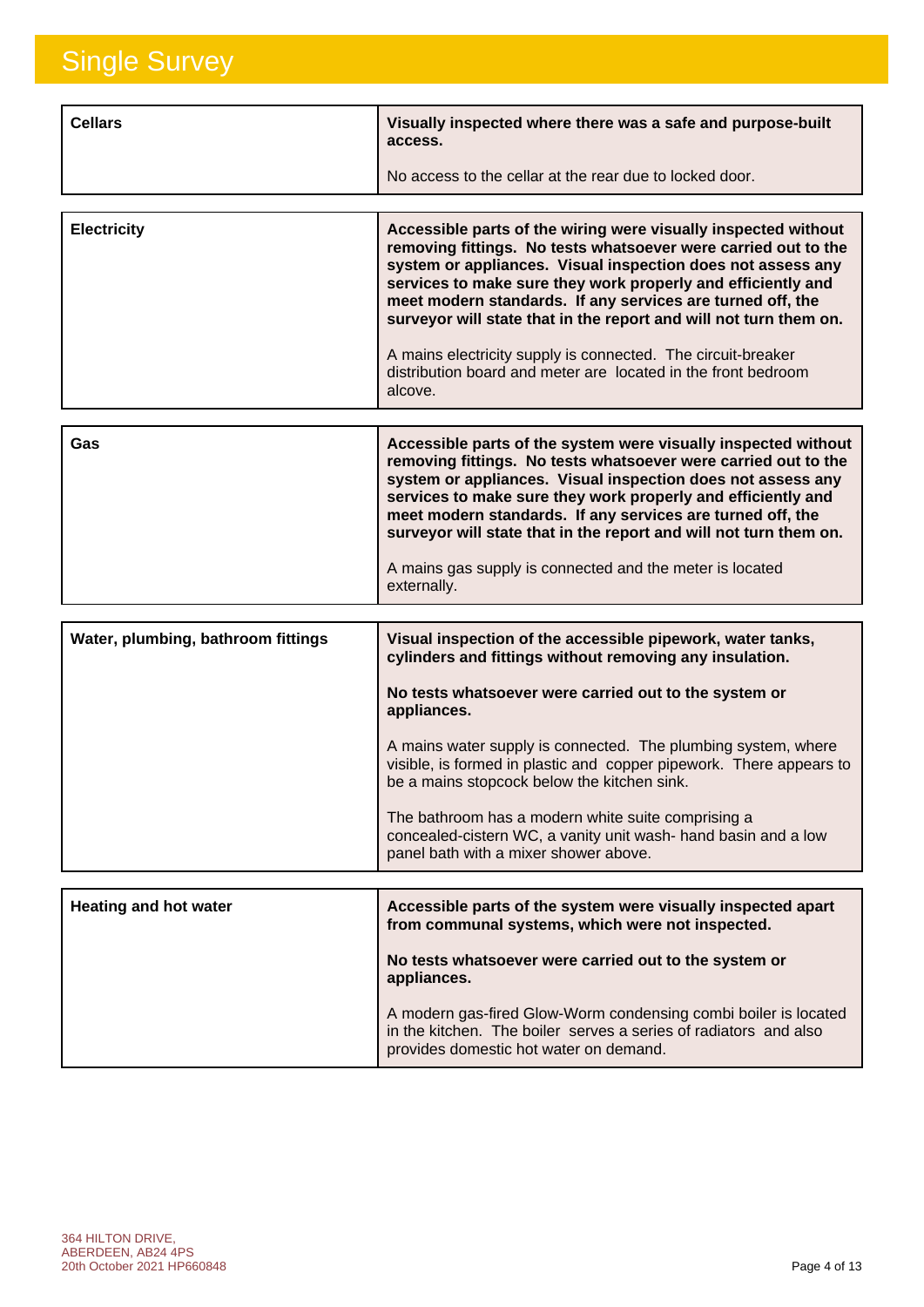| <b>Drainage</b>                     | Drainage covers etc. were not lifted.                                                                                                                                                                                                                                                                                                                              |
|-------------------------------------|--------------------------------------------------------------------------------------------------------------------------------------------------------------------------------------------------------------------------------------------------------------------------------------------------------------------------------------------------------------------|
|                                     | Neither drains nor drainage systems were tested.                                                                                                                                                                                                                                                                                                                   |
|                                     | Drainage is to the main sewer.                                                                                                                                                                                                                                                                                                                                     |
|                                     |                                                                                                                                                                                                                                                                                                                                                                    |
| Fire, smoke and burglar alarms      | <b>Visually inspected.</b>                                                                                                                                                                                                                                                                                                                                         |
|                                     | No tests whatsoever were carried out to the system or<br>appliances.                                                                                                                                                                                                                                                                                               |
|                                     | There is a smoke detector to the ceiling in the hallway.                                                                                                                                                                                                                                                                                                           |
| Any additional limits to inspection | For flats / maisonettes                                                                                                                                                                                                                                                                                                                                            |
|                                     | Only the subject flat and internal communal areas giving<br>access to the flat were inspected.                                                                                                                                                                                                                                                                     |
|                                     | If the roof space or under-building / basement is communal,<br>reasonable and safe access is not always possible. If no<br>inspection was possible, this will be stated. If no inspection<br>was possible, the surveyor will assume that there are no<br>defects that will have a material effect on the valuation.                                                |
|                                     | The building containing the flat, including any external<br>communal areas, was visually inspected only to the extent that<br>the surveyor is able to give an opinion on the general<br>condition and standard of maintenance.                                                                                                                                     |
|                                     | There were fitted floor coverings throughout. The sub-floor<br>inspection was restricted to the area visible from the floor hatch at<br>the front door.                                                                                                                                                                                                            |
|                                     | Parts of the property, which are covered, unexposed or<br>inaccessible, cannot be guaranteed to be free from defect.                                                                                                                                                                                                                                               |
|                                     | I have not carried out an inspection for Japanese Knotweed and<br>unless otherwise stated, for the purposes of the valuation I have<br>assumed that there is no Japanese Knotweed or other invasive<br>plants within the boundaries of the property or in neighbouring<br>properties.                                                                              |
|                                     | The report does not include an asbestos inspection. However<br>asbestos was widely used in the building industry until around<br>2000, when it became a banned substance. If the possibility of<br>asbestos based products has been reported within the limitations of<br>the inspection and you have concerns you should engage a<br>qualified asbestos surveyor. |
|                                     | Random testing for dampness was undertaken internally with the<br>use of a moisture meter where accessible and considered<br>appropriate.                                                                                                                                                                                                                          |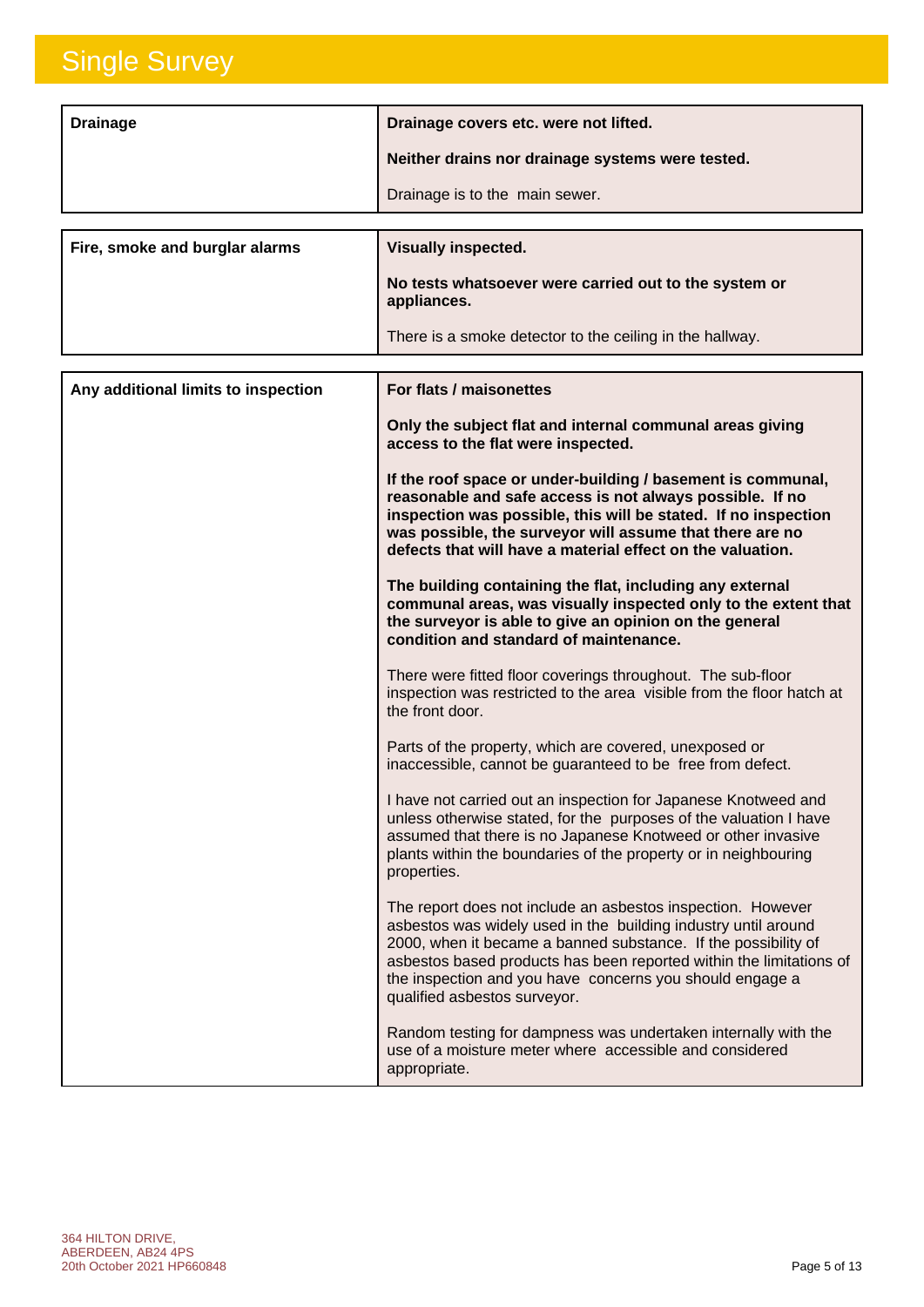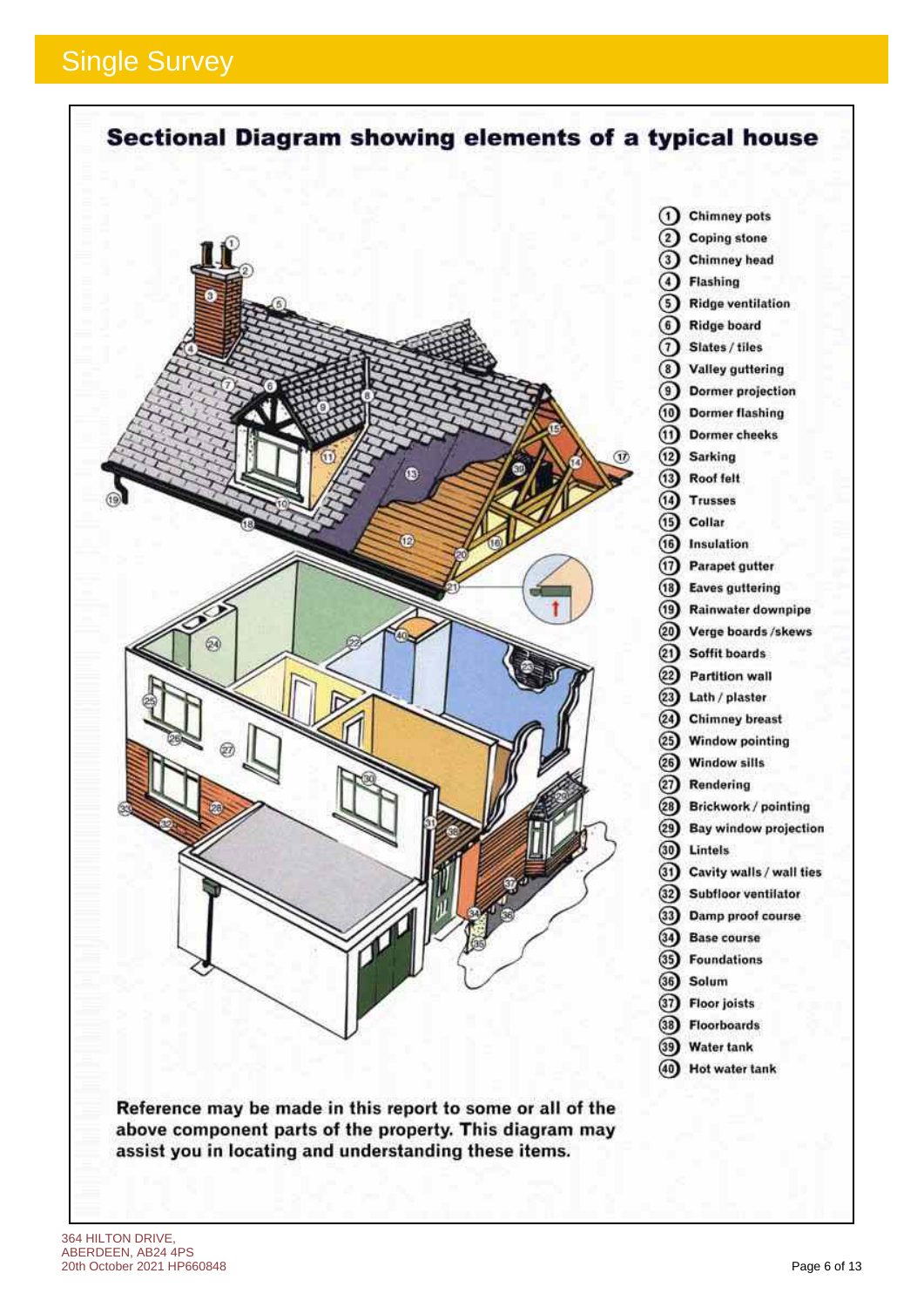### **2. Condition**

This section identifies problems and tells you about the urgency of any repairs by using one of the following three categories:

| <b>Category 3</b>                                                                                                                                               | <b>Category 2</b>                                                                                                                                                                               | <b>Category 1</b> |
|-----------------------------------------------------------------------------------------------------------------------------------------------------------------|-------------------------------------------------------------------------------------------------------------------------------------------------------------------------------------------------|-------------------|
| them may cause problems to other   still advised.<br>parts of the property or cause a<br>safety hazard. Estimates for repairs<br>or replacement are needed now. | Urgent repairs or replacement are   Repairs or replacement requiring   No immediate action or repair is<br>needed now. Failure to deal with $\vert$ future attention, but estimates are $\vert$ | needed.           |

| <b>Structural movement</b> |                                                                                               |
|----------------------------|-----------------------------------------------------------------------------------------------|
| <b>Repair category</b>     |                                                                                               |
| <b>Notes</b>               | No obvious evidence of significant movement noted within the limitations of my<br>inspection. |

| Dampness, rot and infestation |                                                                                                                                                                                                                                                                                                     |
|-------------------------------|-----------------------------------------------------------------------------------------------------------------------------------------------------------------------------------------------------------------------------------------------------------------------------------------------------|
| <b>Repair category</b>        |                                                                                                                                                                                                                                                                                                     |
| <b>Notes</b>                  | Moderate to high damp-meter readings were obtained to the base of the wall<br>linings in parts of the living room. The effectiveness of the damp-proof course in<br>this area is questionable and further advice on the matter be obtained from a<br>reputable timber and damp-proofing specialist. |

| <b>Chimney stacks</b>  |                                 |
|------------------------|---------------------------------|
| <b>Repair category</b> |                                 |
| <b>Notes</b>           | No significant defects evident. |

| <b>Roofing including roof space</b> |                                                                                                 |
|-------------------------------------|-------------------------------------------------------------------------------------------------|
| <b>Repair category</b>              |                                                                                                 |
| <b>Notes</b>                        | There are a few chipped and damaged slates. Slate roofs require regular routine<br>maintenance. |

| الخدمة<br><b>Rainwater fittings</b> |                                                                                                                                                                                                                                                      |
|-------------------------------------|------------------------------------------------------------------------------------------------------------------------------------------------------------------------------------------------------------------------------------------------------|
| <b>Repair category</b>              |                                                                                                                                                                                                                                                      |
| <b>Notes</b>                        | No rainfall occurred during the inspection. Corrosion at gutter joints may be<br>indicative of leakage and the staining on the rear elevation may relate to leakage<br>from the downpipe. The efficiency of the rainwater fittings should be checked |
| <b>2014 UILTON DONIE</b>            |                                                                                                                                                                                                                                                      |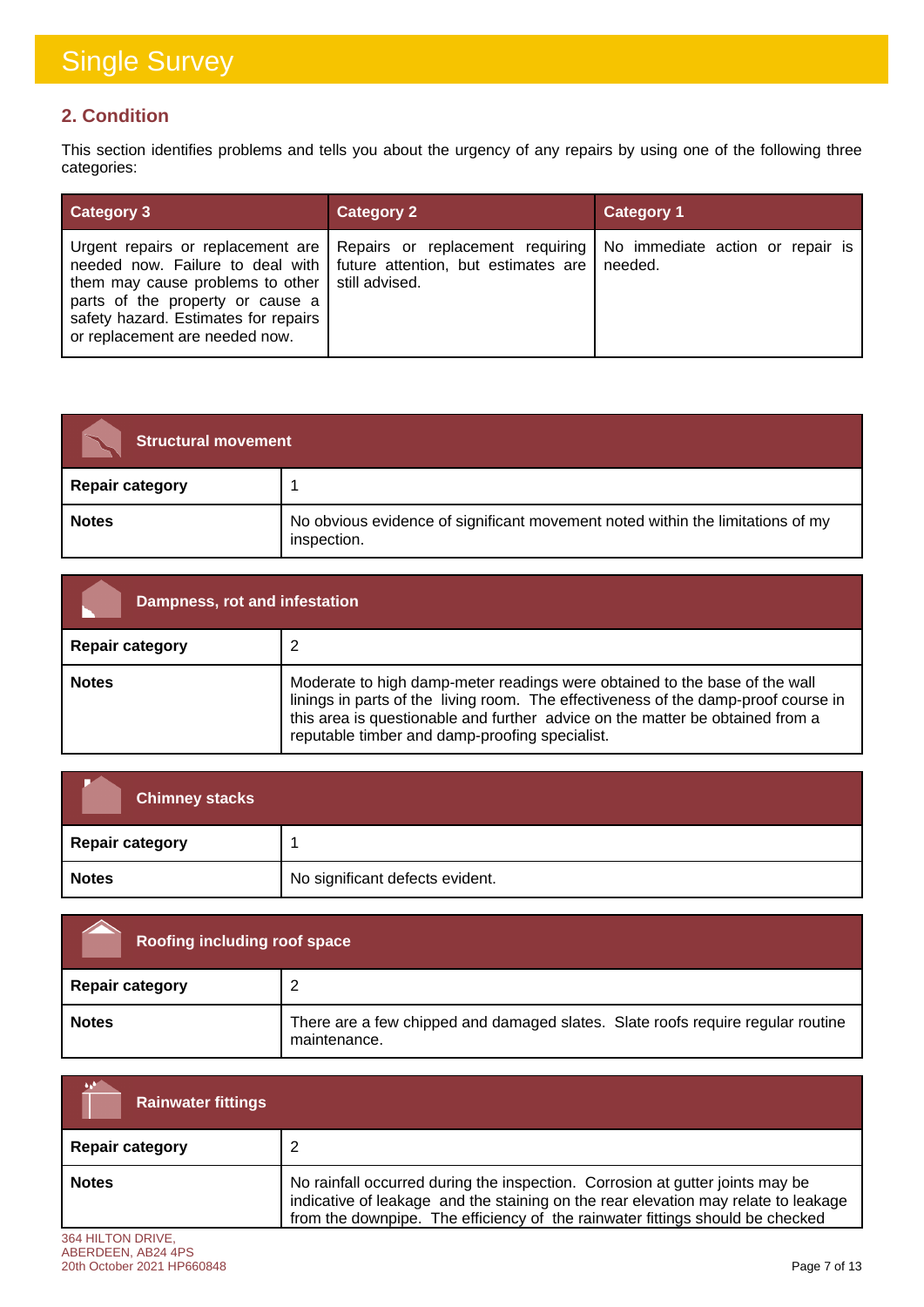|                        | during a period of rainfall. Weeds in gutters should be cleared.                                                                                                                                                                                                    |
|------------------------|---------------------------------------------------------------------------------------------------------------------------------------------------------------------------------------------------------------------------------------------------------------------|
| <b>Main walls</b>      |                                                                                                                                                                                                                                                                     |
| <b>Repair category</b> |                                                                                                                                                                                                                                                                     |
| <b>Notes</b>           | There are areas of patched and cracked roughcasting. The masonrywork<br>requires further patching on the gable where a previous pipe has been removed<br>and sealed with expanding foam.<br>There is weathered pointing to the brickwork features and base courses. |

| <b>Windows, external doors and joinery</b> |                                 |
|--------------------------------------------|---------------------------------|
| <b>Repair category</b>                     |                                 |
| <b>Notes</b>                               | No significant defects evident. |

| <b>External decorations</b> |                                 |
|-----------------------------|---------------------------------|
| Repair category             |                                 |
| <b>Notes</b>                | No significant defects evident. |

| 画<br><b>Conservatories/porches</b> |       |
|------------------------------------|-------|
| <b>Repair category</b>             | -     |
| <b>Notes</b>                       | None. |

| Communal areas<br>205  |       |
|------------------------|-------|
| <b>Repair category</b> |       |
| <b>Notes</b>           | None. |

| <b>Garages and permanent outbuildings</b><br><b>AUGURAL PROPERTY</b> |       |
|----------------------------------------------------------------------|-------|
| <b>Repair category</b>                                               |       |
| <b>Notes</b>                                                         | None. |

| <b>Outside areas and boundaries</b> |                                                                                                                 |
|-------------------------------------|-----------------------------------------------------------------------------------------------------------------|
| <b>Repair category</b>              |                                                                                                                 |
| <b>Notes</b>                        | The garden ground is in need of some maintenance. The tree at the gable should<br>be pruned back from the roof. |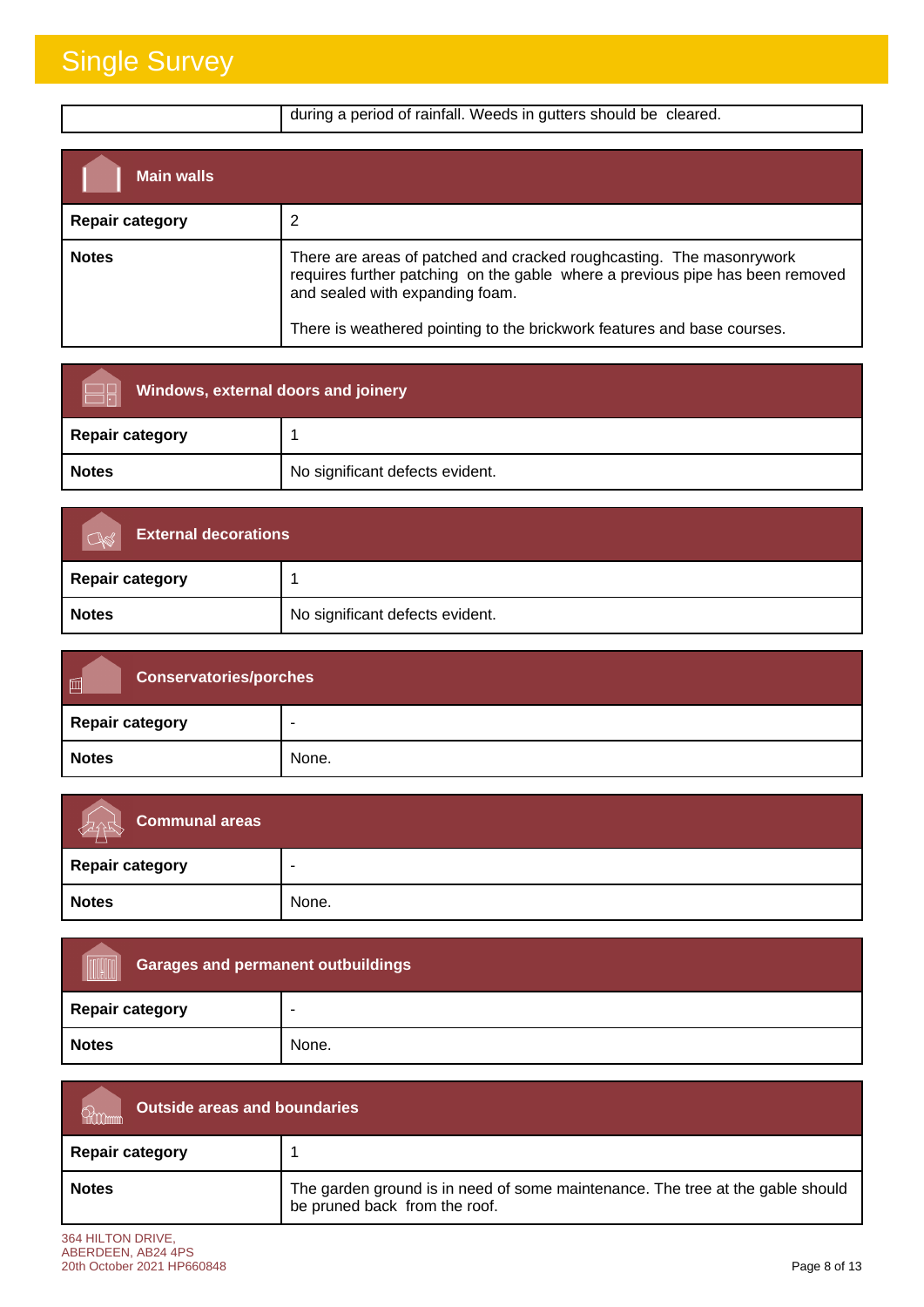| <b>Ceilings</b>        |                                 |
|------------------------|---------------------------------|
| <b>Repair category</b> |                                 |
| <b>Notes</b>           | No significant defects evident. |

| <b>Internal walls</b>  |                                 |
|------------------------|---------------------------------|
| <b>Repair category</b> |                                 |
| <b>Notes</b>           | No significant defects evident. |

| <b>Floors including sub-floors</b> |                                 |
|------------------------------------|---------------------------------|
| <b>Repair category</b>             |                                 |
| <b>Notes</b>                       | No significant defects evident. |

| Internal joinery and kitchen fittings<br><b>THEIR</b> |                                                                                                                                                         |
|-------------------------------------------------------|---------------------------------------------------------------------------------------------------------------------------------------------------------|
| <b>Repair category</b>                                |                                                                                                                                                         |
| <b>Notes</b>                                          | There is some damage to the base of the doorposts in the hallway. There is<br>some water damage to the cabinet panel at the rear of the sink base unit. |

| <b>Chimney breasts and fireplaces</b><br>$\Box$ |       |
|-------------------------------------------------|-------|
| <b>Repair category</b>                          | -     |
| <b>Notes</b>                                    | None. |

| Internal decorations<br>$\triangleright$ |                                 |
|------------------------------------------|---------------------------------|
| <b>Repair category</b>                   |                                 |
| <b>Notes</b>                             | No significant defects evident. |

| <b>Cellars</b><br>$\overline{\phantom{a}}$ |                                 |
|--------------------------------------------|---------------------------------|
| <b>Repair category</b>                     |                                 |
| <b>Notes</b>                               | No significant defects evident. |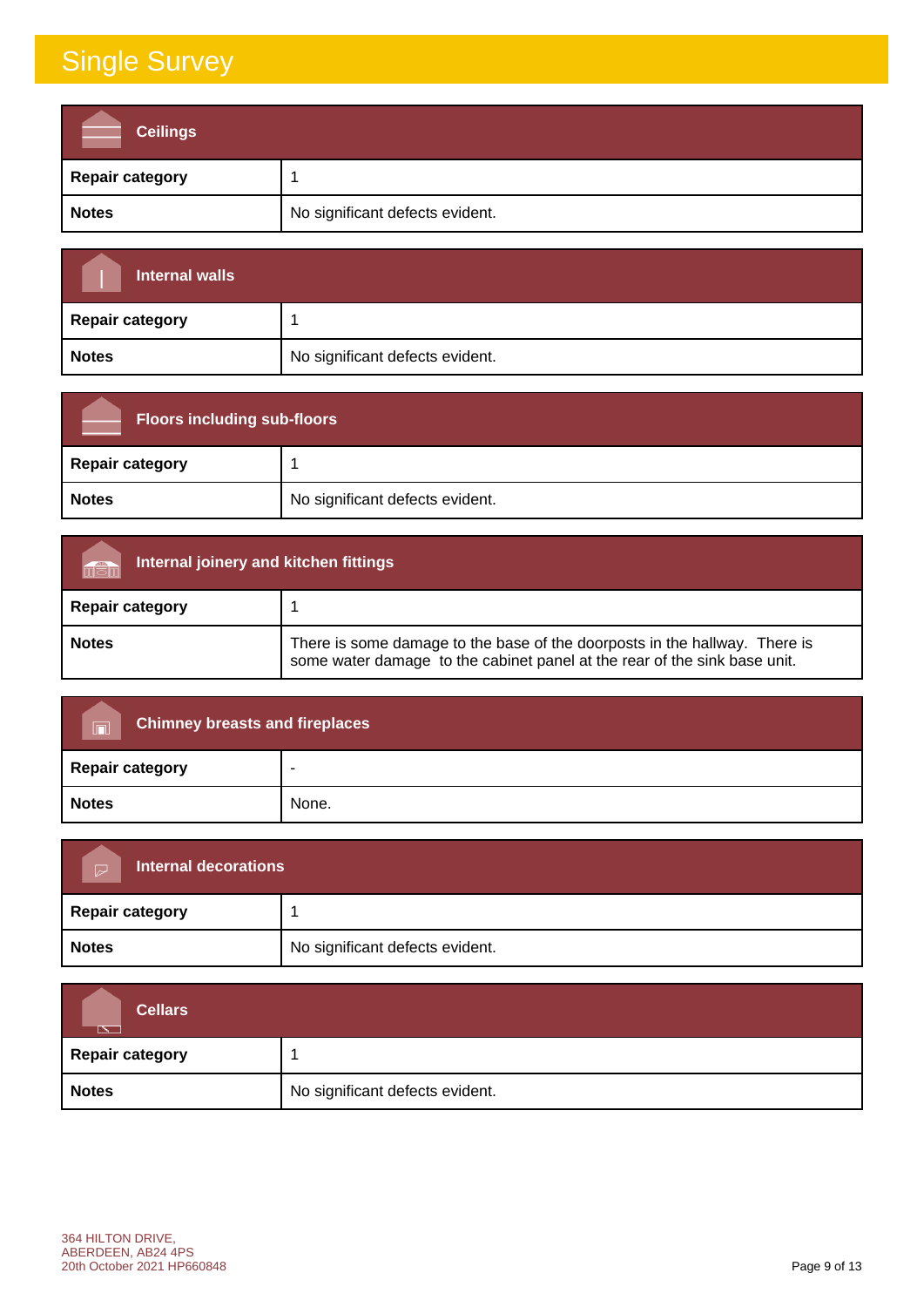| <b>Electricity</b>     |                                                                                                                                                                                                                                                                                                                                                                                                                                                                                                |
|------------------------|------------------------------------------------------------------------------------------------------------------------------------------------------------------------------------------------------------------------------------------------------------------------------------------------------------------------------------------------------------------------------------------------------------------------------------------------------------------------------------------------|
| <b>Repair category</b> |                                                                                                                                                                                                                                                                                                                                                                                                                                                                                                |
| <b>Notes</b>           | The electrical installation is generally of a modern standard.<br>It is recommended that all electrical installations be checked every five years or<br>on change of ownership to keep up to date with frequent changes in Safety<br>Regulations. Further advice will be available from a qualified NICEIC/ SELECT<br>registered Contractor. It should be appreciated that only recently constructed or<br>rewired properties will have installations which fully comply with IEE regulations. |

| Gas                    |                                                                                                                                                                                                                                                                                   |
|------------------------|-----------------------------------------------------------------------------------------------------------------------------------------------------------------------------------------------------------------------------------------------------------------------------------|
| <b>Repair category</b> |                                                                                                                                                                                                                                                                                   |
| <b>Notes</b>           | Trade bodies governing gas installations currently advise that gas appliances<br>should be tested prior to change in occupancy and thereafter at least once a year<br>by a Gas Safe registered contractor. It is assumed that gas appliances comply<br>with relevant regulations. |

| Water, plumbing and bathroom fittings<br>E. |                                 |
|---------------------------------------------|---------------------------------|
| <b>Repair category</b>                      |                                 |
| <b>Notes</b>                                | No significant defects evident. |

| (IIIIIII),<br><b>Heating and hot water</b> |                                                                                                       |
|--------------------------------------------|-------------------------------------------------------------------------------------------------------|
| <b>Repair category</b>                     |                                                                                                       |
| <b>Notes</b>                               | It is good practice to have the central heating system checked immediately upon<br>taking occupation. |
|                                            | The radiator in the hallway is off-plumb and may require remounting.                                  |

| <b>Drainage</b>        |                                                                                                        |
|------------------------|--------------------------------------------------------------------------------------------------------|
| <b>Repair category</b> |                                                                                                        |
| <b>Notes</b>           | The overflowing blocked gulley to the rear of the flat should be investigated and<br>cleared/repaired. |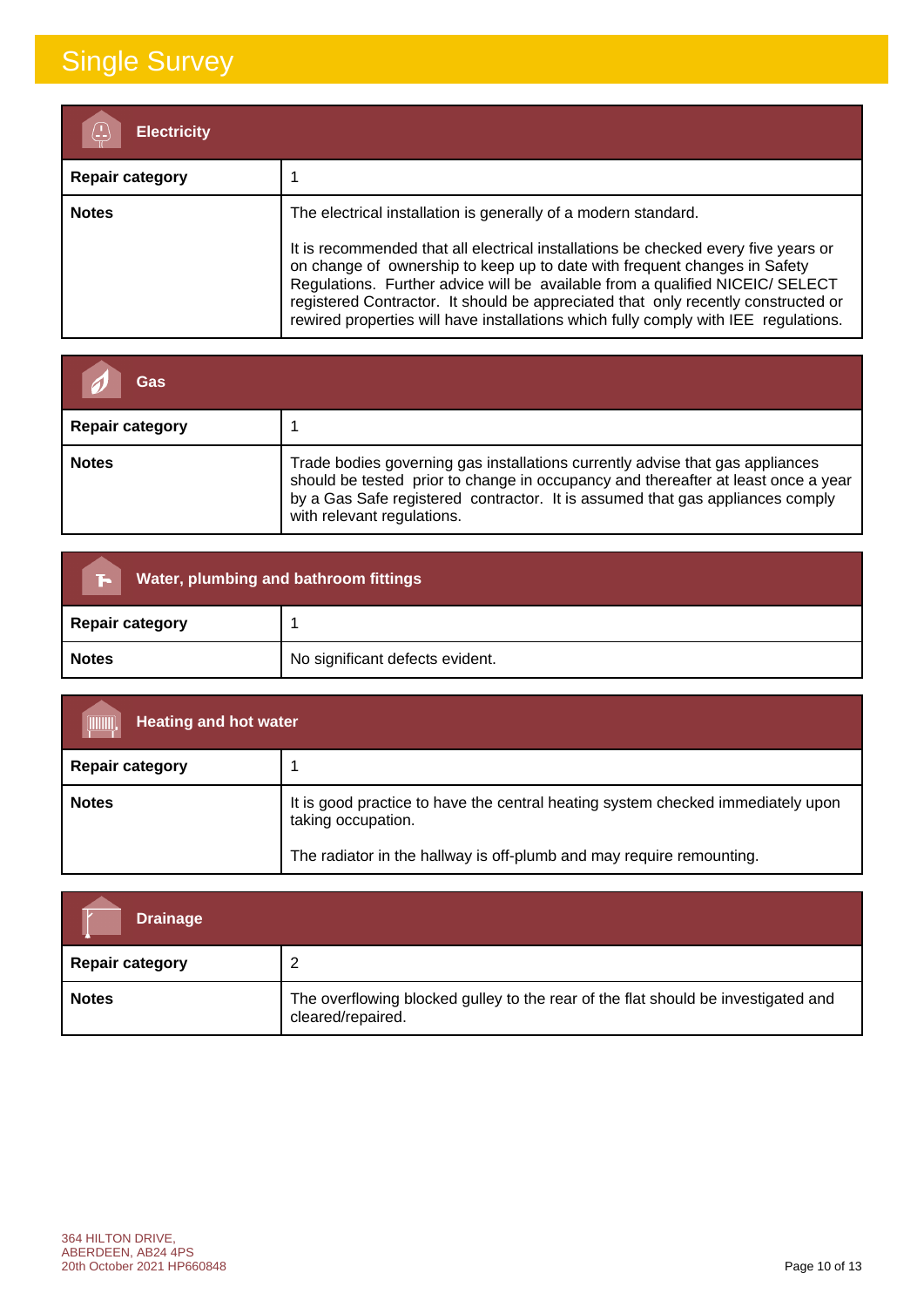Set out below is a summary of the condition of the property which is provided for reference only. You should refer to the previous comments for detailed information.

| <b>Structural movement</b>            | 1              |
|---------------------------------------|----------------|
| Dampness, rot and infestation         | 2              |
| Chimney stacks                        | 1              |
| Roofing including roof space          | 2              |
| Rainwater fittings                    | 2              |
| Main walls                            | 2              |
| Windows, external doors and joinery   | 1              |
| <b>External decorations</b>           | 1              |
| Conservatories/porches                |                |
| Communal areas                        |                |
| Garages and permanent outbuildings    |                |
| Outside areas and boundaries          | 1              |
| Ceilings                              | 1              |
| Internal walls                        | 1              |
| Floors including sub-floors           | 1              |
| Internal joinery and kitchen fittings | 1              |
| Chimney breasts and fireplaces        |                |
| Internal decorations                  | 1              |
| Cellars                               | 1              |
| Electricity                           | 1              |
| Gas                                   | 1              |
| Water, plumbing and bathroom fittings | 1              |
| Heating and hot water                 | 1              |
| Drainage                              | $\overline{2}$ |

### **Category 3**

Urgent repairs or replacement are needed now. Failure to deal with them may cause problems to other parts of the property or cause a safety hazard. Estimates for repairs or replacement are needed now.

### **Category 2**

Repairs or replacement requiring future attention, but estimates are still advised.

### **Category 1**

No immediate action or repair is needed.

### **Remember**

The cost of repairs may influence the amount someone is prepared to pay for the property. We recommend that relevant estimates and reports are obtained in your own name.

### **Warning**

If left unattended, even for a relatively short period, Category 2 repairs can rapidly develop into more serious Category 3 repairs. The existence of Category 2 or Category 3 repairs may have an adverse effect on marketability, value and the sale price ultimately achieved for the property. This is particularly true during slow market conditions where the effect can be considerable.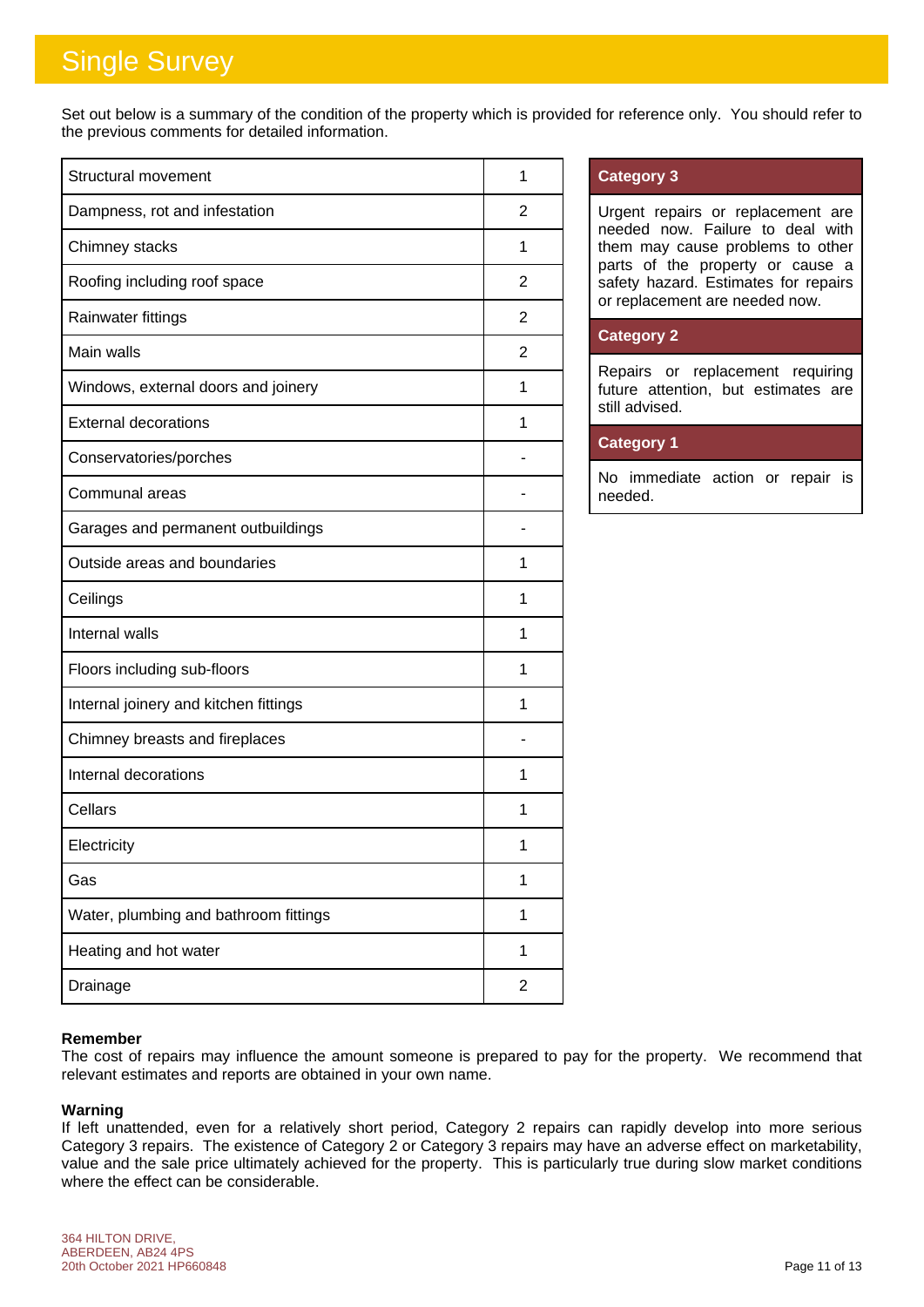### **3. Accessibility information**

### **Guidance notes on accessibility information**

#### *Three steps or fewer to a main entrance door of the property:*

In flatted developments the 'main entrance' would be the flat's own entrance door, not the external door to the communal stair. The 'three steps or fewer' are counted from external ground level to the flat's entrance door. Where a lift is present, the count is based on the number of steps climbed when using the lift.

#### *Unrestricted parking within 25 metres:*

For this purpose, 'Unrestricted parking' includes parking available by means of a parking permit. Restricted parking includes parking that is subject to parking restrictions, as indicated by the presence of solid yellow, red or white lines at the edge of the road or by a parking control sign, parking meters or other coin-operated machines.

| 1. Which floor(s) is the living accommodation on?                                      | Ground             |
|----------------------------------------------------------------------------------------|--------------------|
| 2. Are there three steps or fewer to a main entrance door of the property?             | Yes X<br>No I      |
| 3. Is there a lift to the main entrance door of the property?                          | $N_0$ $X$<br>Yes   |
| 4. Are all door openings greater than 750mm?                                           | No <b>X</b><br>Yes |
| 5. Is there a toilet on the same level as the living room and kitchen?                 | Yes X<br>No l      |
| 6. Is there a toilet on the same level as a bedroom?                                   | Yes X<br>No l      |
| 7. Are all rooms on the same level with no internal steps or stairs?                   | Yes X<br>No l      |
| 8. Is there unrestricted parking within 25 metres of an entrance door to the building? | Yes   )<br>No l    |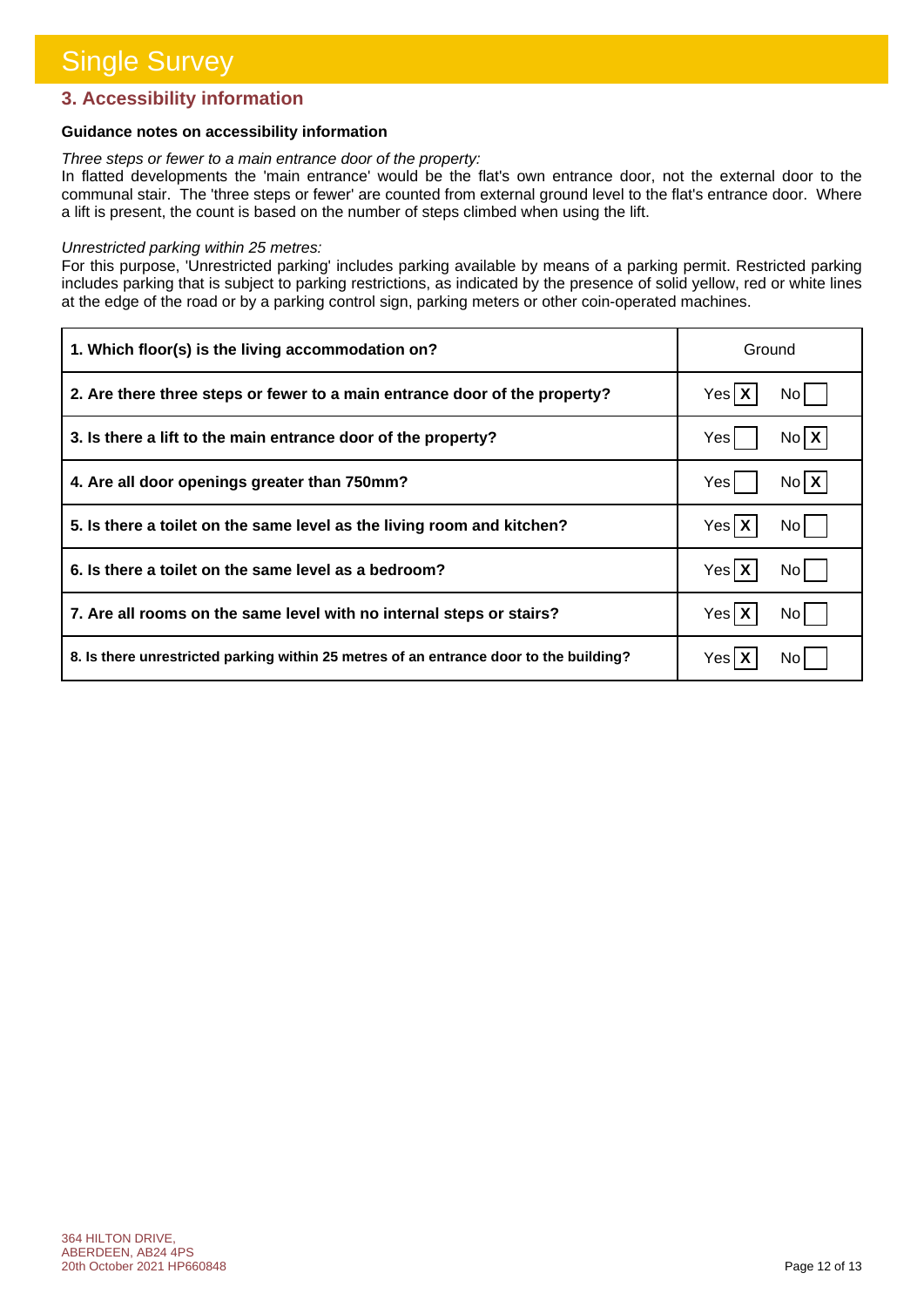### **4. Valuation and conveyancer issues**

This section highlights information that should be checked with a solicitor or licensed conveyancer. It also gives an opinion of market value and an estimated reinstatement cost for insurance purposes.

**Matters for a solicitor or licensed conveyancer**

None.

**Estimated reinstatement cost for insurance purposes**

£125,000 (ONE HUNDRED AND TWENTY FIVE THOUSAND POUNDS).

**Valuation and market comments**

The Market Value as at the date of inspection is £95,000 (NINETY FIVE THOUSAND POUNDS).

The market is influenced by the number of properties available for sale but demand does exist and sales are taking place.

This is a Replacement Single Survey Report. The original inspection was carried out on 23rd March 2021.

| <b>Signed</b>        | Security Print Code [314622 = 6590 ]<br>Electronically signed |
|----------------------|---------------------------------------------------------------|
|                      |                                                               |
| <b>Report author</b> | <b>Shaun Peddie</b>                                           |
|                      |                                                               |
| <b>Company name</b>  | <b>DM Hall</b>                                                |
|                      |                                                               |
| <b>Address</b>       | 4-5 Union Terrace, Aberdeen, AB10 1NJ                         |
|                      |                                                               |
| Date of report       | 22nd October 2021                                             |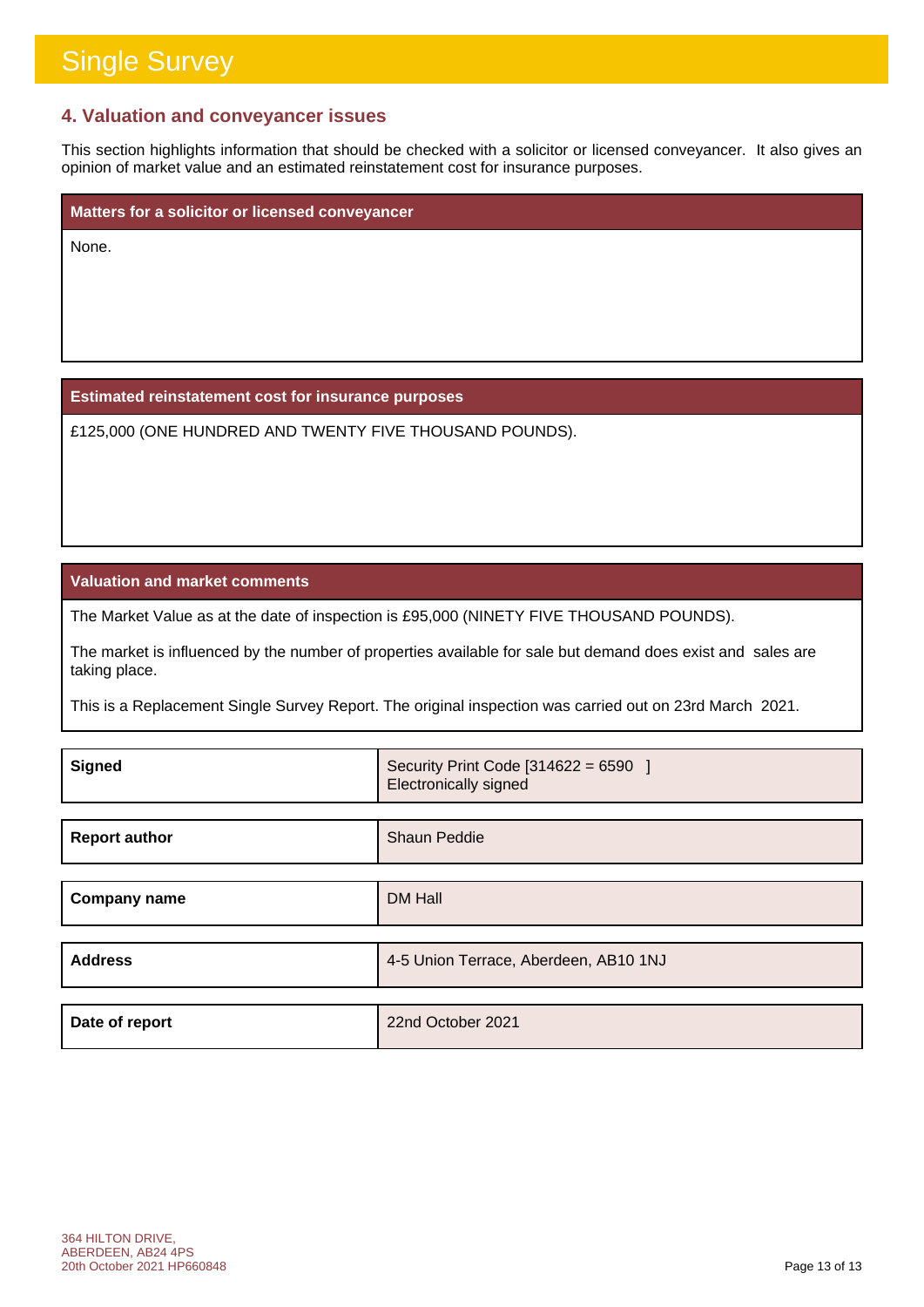# Mortgage Valuation Report



| <b>Property Address</b>                                                                                                 |                                                                                |                                                       |                                                           |                                                                                             |
|-------------------------------------------------------------------------------------------------------------------------|--------------------------------------------------------------------------------|-------------------------------------------------------|-----------------------------------------------------------|---------------------------------------------------------------------------------------------|
| Address<br>Seller's Name<br>Date of Inspection                                                                          | 364 HILTON DRIVE, ABERDEEN, AB24 4PS<br>Mr Bill Gilchrist<br>20th October 2021 |                                                       |                                                           |                                                                                             |
| <b>Property Details</b>                                                                                                 |                                                                                |                                                       |                                                           |                                                                                             |
| <b>Property Type</b>                                                                                                    | House<br>$X$ Purpose built flat                                                | <b>Bungalow</b><br>Converted flat                     | Purpose built maisonette<br><b>Tenement flat</b>          | Converted maisonette<br>Flat over non-residential use<br>Other (specify in General Remarks) |
| <b>Property Style</b>                                                                                                   | Detached<br>Back to back                                                       | Semi detached<br>High rise block                      | Mid terrace<br>$X$ Low rise block                         | End terrace<br>Other (specify in General Remarks)                                           |
| Does the surveyor believe that the property was built for the public sector,<br>e.g. local authority, military, police? |                                                                                |                                                       |                                                           | $ X $ Yes<br>No                                                                             |
| Flats/Maisonettes only                                                                                                  | Floor(s) on which located                                                      | G                                                     | No. of floors in block<br>2<br>No. of units in block<br>4 | $ X $ No<br>Lift provided?<br> Yes                                                          |
| Approximate Year of Construction 1935                                                                                   |                                                                                |                                                       |                                                           |                                                                                             |
| <b>Tenure</b>                                                                                                           |                                                                                |                                                       |                                                           |                                                                                             |
| X Absolute Ownership                                                                                                    | Leasehold                                                                      | Ground rent £                                         | Unexpired years                                           |                                                                                             |
| <b>Accommodation</b>                                                                                                    |                                                                                |                                                       |                                                           |                                                                                             |
| Number of Rooms                                                                                                         | Living room(s)<br>1<br>Bathroom(s)<br>1                                        | Bedroom(s)<br>2 <sub>1</sub><br>$\mathbf{1}$<br>WC(s) | Kitchen(s)<br>1<br>Other (Specify in General remarks)     |                                                                                             |
| Gross Floor Area (excluding garages and outbuildings)                                                                   |                                                                                |                                                       | m <sup>2</sup> (Internal)<br>55                           | m <sup>2</sup> (External)                                                                   |
| Residential Element (greater than 40%) $ X $ Yes                                                                        |                                                                                | No                                                    |                                                           |                                                                                             |
| <b>Garage / Parking / Outbuildings</b>                                                                                  |                                                                                |                                                       |                                                           |                                                                                             |
| Single garage<br>Available on site?                                                                                     | Double garage<br>No<br>Yes                                                     |                                                       | Parking space                                             | $ X $ No garage / garage space / parking space                                              |
| Permanent outbuildings:                                                                                                 |                                                                                |                                                       |                                                           |                                                                                             |
|                                                                                                                         |                                                                                |                                                       |                                                           |                                                                                             |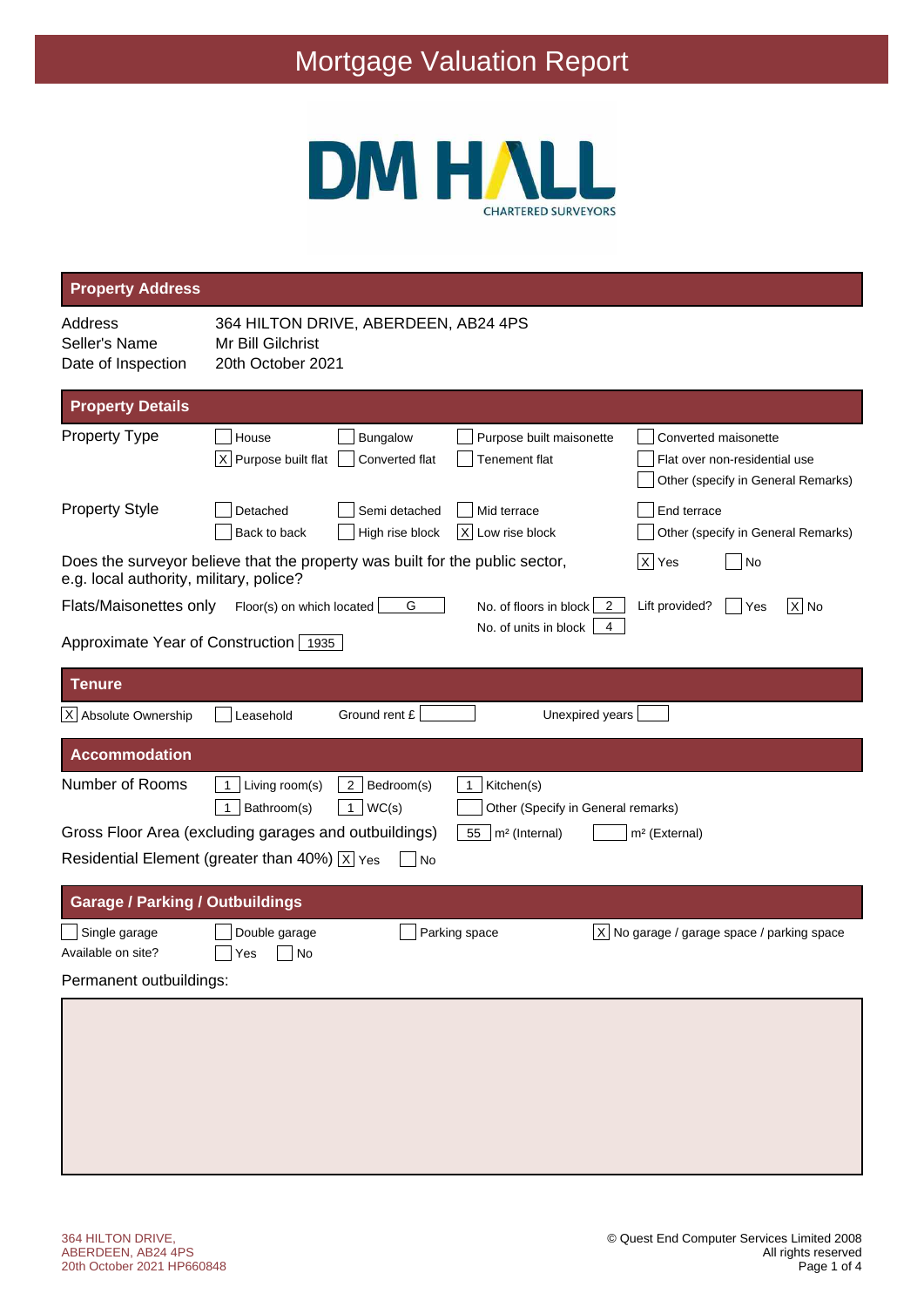# Mortgage Valuation Report

| <b>Construction</b>                                                                                                                                   |             |                                |                                          |                                            |             |                                    |                   |
|-------------------------------------------------------------------------------------------------------------------------------------------------------|-------------|--------------------------------|------------------------------------------|--------------------------------------------|-------------|------------------------------------|-------------------|
| Walls                                                                                                                                                 | $X$ Brick   | Stone                          | Concrete                                 | Timber frame                               |             | Other (specify in General Remarks) |                   |
| Roof                                                                                                                                                  | Tile        | $ \mathsf{x} $<br>Slate        | Asphalt                                  | Felt                                       |             | Other (specify in General Remarks) |                   |
| <b>Special Risks</b>                                                                                                                                  |             |                                |                                          |                                            |             |                                    |                   |
| Has the property suffered structural movement?                                                                                                        |             |                                |                                          |                                            |             | Yes                                | $ X $ No          |
| If Yes, is this recent or progressive?<br>No<br>Yes                                                                                                   |             |                                |                                          |                                            |             |                                    |                   |
| Is there evidence, history, or reason to anticipate subsidence, heave, landslip or flood in the<br>immediate vicinity?                                |             |                                |                                          |                                            |             | Yes                                | $\overline{X}$ No |
| If Yes to any of the above, provide details in General Remarks.                                                                                       |             |                                |                                          |                                            |             |                                    |                   |
| <b>Service Connections</b>                                                                                                                            |             |                                |                                          |                                            |             |                                    |                   |
| Based on visual inspection only. If any services appear to be non-mains, please comment on the type and location<br>of the supply in General Remarks. |             |                                |                                          |                                            |             |                                    |                   |
| Drainage                                                                                                                                              | $ X $ Mains | Private                        | None                                     | Water                                      | X   Mains   | Private                            | None              |
| Electricity                                                                                                                                           | $ X $ Mains | Private                        | None                                     | Gas                                        | $ X $ Mains | Private                            | None              |
| <b>Central Heating</b>                                                                                                                                | $ X $ Yes   | Partial                        | None                                     |                                            |             |                                    |                   |
| Brief description of Central Heating:                                                                                                                 |             |                                |                                          |                                            |             |                                    |                   |
| Gas radiator heating.                                                                                                                                 |             |                                |                                          |                                            |             |                                    |                   |
| <b>Site</b>                                                                                                                                           |             |                                |                                          |                                            |             |                                    |                   |
|                                                                                                                                                       |             |                                |                                          |                                            |             |                                    |                   |
| Apparent legal issues to be verified by the conveyancer. Please provide a brief description in General Remarks.<br>Rights of way                      |             | Shared drives / access         |                                          | Garage or other amenities on separate site |             | Shared service connections         |                   |
| III-defined boundaries                                                                                                                                |             |                                | Agricultural land included with property |                                            |             | Other (specify in General Remarks) |                   |
| <b>Location</b>                                                                                                                                       |             |                                |                                          |                                            |             |                                    |                   |
| Residential suburb                                                                                                                                    | X           | Residential within town / city |                                          | Mixed residential / commercial             |             | Mainly commercial                  |                   |
| Commuter village                                                                                                                                      |             | Remote village                 |                                          | Isolated rural property                    |             | Other (specify in General Remarks) |                   |
| <b>Planning Issues</b>                                                                                                                                |             |                                |                                          |                                            |             |                                    |                   |
| Has the property been extended / converted / altered?                                                                                                 |             |                                |                                          | $X$ No<br>Yes                              |             |                                    |                   |
| If Yes provide details in General Remarks.                                                                                                            |             |                                |                                          |                                            |             |                                    |                   |
| <b>Roads</b>                                                                                                                                          |             |                                |                                          |                                            |             |                                    |                   |
| $X$ Made up road                                                                                                                                      | Unmade road |                                | Partly completed new road                | Pedestrian access only                     |             | Adopted                            | Unadopted         |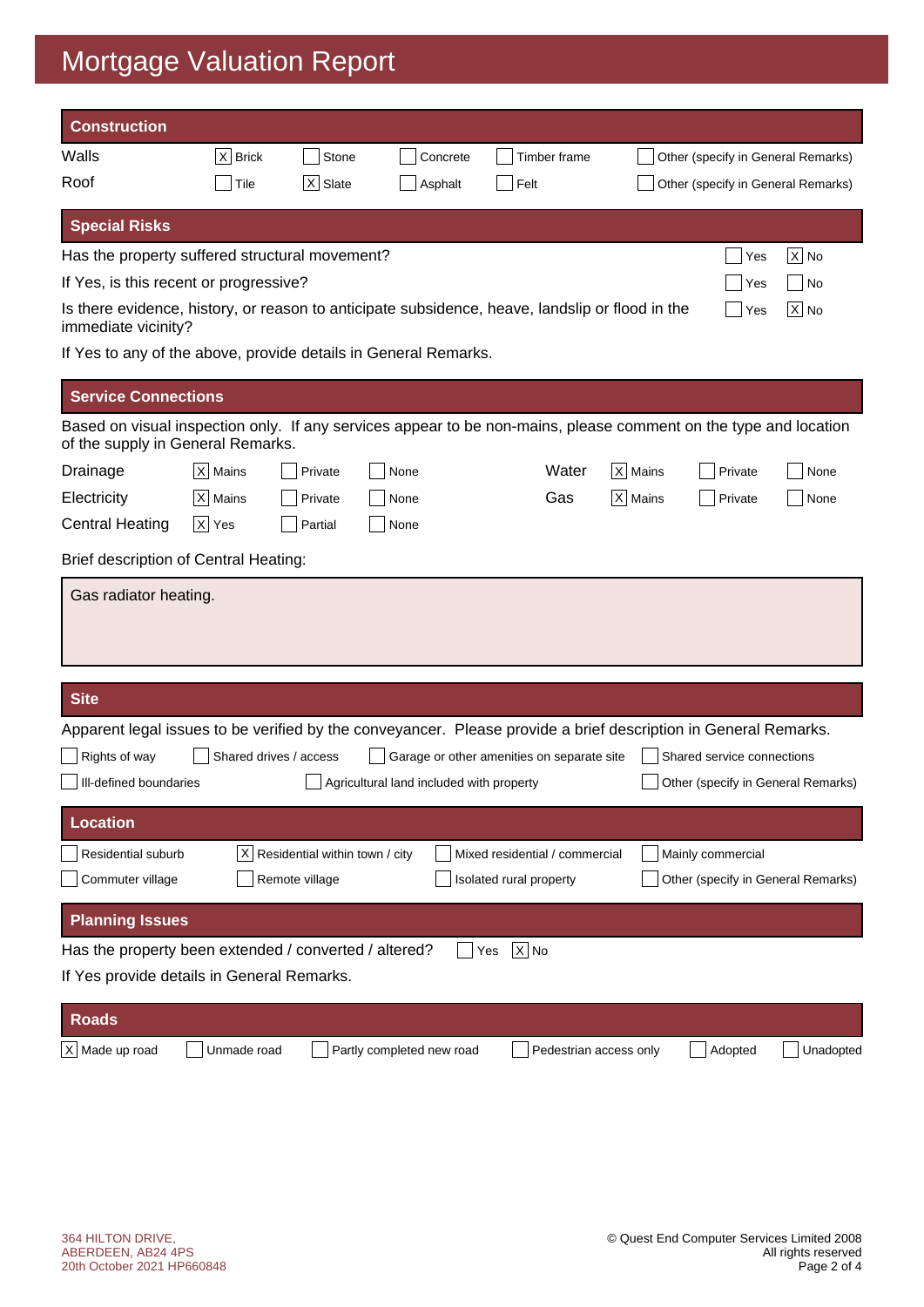### **General Remarks**

The property is generally in reasonable order given its age and style although some items of routine repair and maintenance may be required.

### **Essential Repairs**

| None.                                 |                               |                   |          |
|---------------------------------------|-------------------------------|-------------------|----------|
|                                       |                               |                   |          |
|                                       |                               |                   |          |
|                                       |                               |                   |          |
|                                       |                               |                   |          |
|                                       |                               |                   |          |
|                                       |                               |                   |          |
|                                       |                               |                   |          |
|                                       |                               |                   |          |
| Estimated cost of essential repairs £ | Retention recommended?<br>Yes | $\blacksquare$ No | Amount £ |